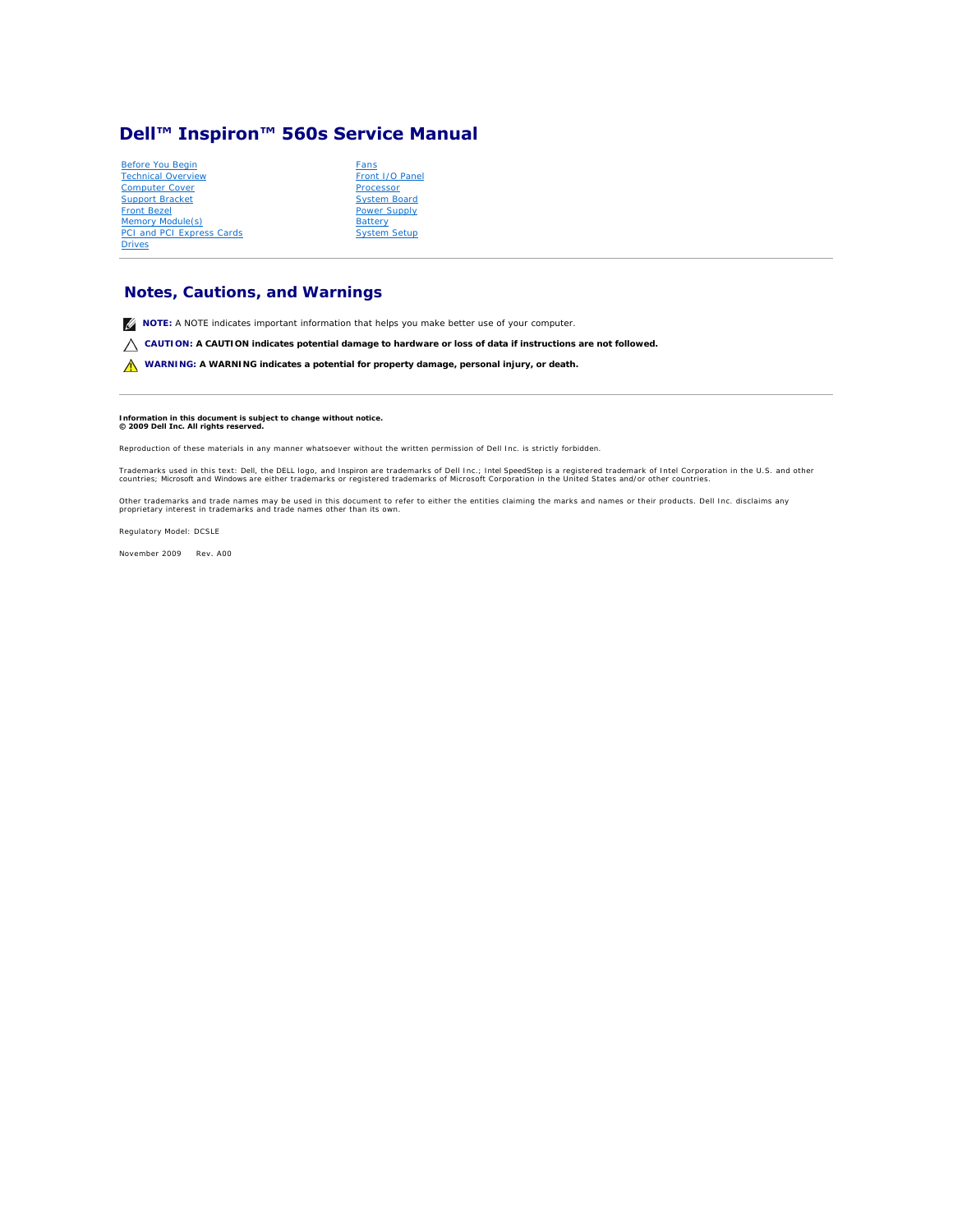#### <span id="page-1-0"></span> **Before You Begin Dell™ Inspiron™ 560s Service Manual**

- **O** Technical Specifications
- **C** Recommended Tools
- **O** Turning Off Your Computer
- Safety Instructions
- 

This manual provides procedures for removing and installing the components in your computer. Unless otherwise noted, each procedure assumes that the following conditions exist:

- 1 You have performed the steps in [Turning Off Your Computer](#page-1-3) and [Safety Instructions.](#page-1-4)
- l You have read the safety information that ships with your computer*.*
- l A component can be replaced or—if purchased separately—installed by performing the removal procedure in reverse order.

#### <span id="page-1-1"></span>**Technical Specifications**

For information on technical specifications of your computer, see the *Comprehensive Specifications* at **support.dell.com/manuals**.

## <span id="page-1-2"></span>**Recommended Tools**

The procedures in this document may require the following tools:

- l Small Phillips screwdriver
- l Small flat-blade screwdriver
- l BIOS executable update program available at **support.dell.com**

# <span id="page-1-3"></span>**Turning Off Your Computer**

**CAUTION: To avoid losing data, save and close all open files and exit all open programs before you turn off your computer.**

- 1. Save and close all open files and exit all open programs.
- 2. Shut down your computer:

*Windows Vista*®:

Click **Start**  $\bullet$ , click the arrow  $\bullet$ , and then click **Shut Down.** 

*Windows*® *7*:

Click **Start** , and click **Shut Down**.

- 3. The computer turns off after the operating system shutdown process is complete.
- 4. Ensure that the computer is turned off. If your computer did not automatically turn off when you shut down the operating system, press and hold the power button until the computer turns off.

#### <span id="page-1-4"></span>**Safety Instructions**

Use the following safety guidelines to help protect your computer from potential damage and to help to ensure your own personal safety.

- WARNING: Before working inside your computer, read the safety information that shipped with your computer. For additional safety best<br>practices information, see the Regulatory Compliance Homepage at www.dell.com/regulatory
- **CAUTION: Only a certified service technician should perform repairs on your computer. Damage due to servicing that is not authorized by Dell is not covered by your warranty.**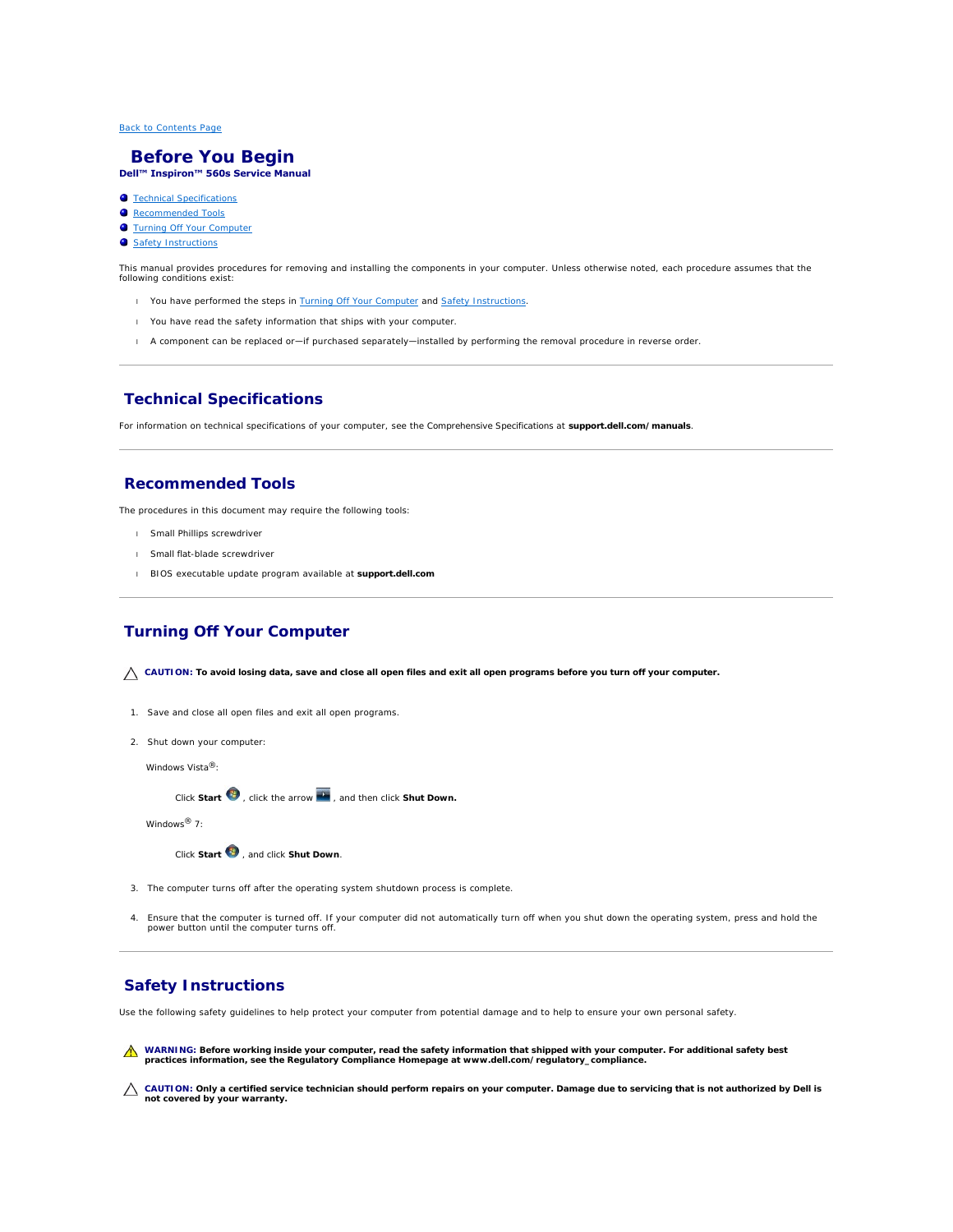- CAUTION: When you disconnect a cable, pull on its connector or on its pull-tab, not on the cable itself. Some cables have connectors with locking<br>tabs; if you are disconnecting this type of cable, press in on the locking t
- **CAUTION: To avoid damaging the computer, perform the following steps before you begin working inside the computer.**
- 1. Ensure that the work surface is flat and clean to prevent the computer cover from being scratched.
- 2. Turn off your computer (see [Turning Off Your Computer\)](#page-1-3).

CAUTION: To disconnect a network cable, first unplug the cable from your computer and then unplug the cable from the network device.

- 5. Disconnect all telephone or network cables from the computer.
- 6. Disconnect your computer and all attached devices from their electrical outlets.
- 7. Disconnect all attached devices from your computer.
- 8. Press and eject any installed cards from the optional Media Card Reader.
- 9. Press and hold the power button while the system is unplugged to ground the system board.
- CAUTION: Before touching anything inside your computer, ground yourself by touching an unpainted metal surface, such as the metal at the back<br>of the computer. While you work, periodically touch an unpainted metal surface t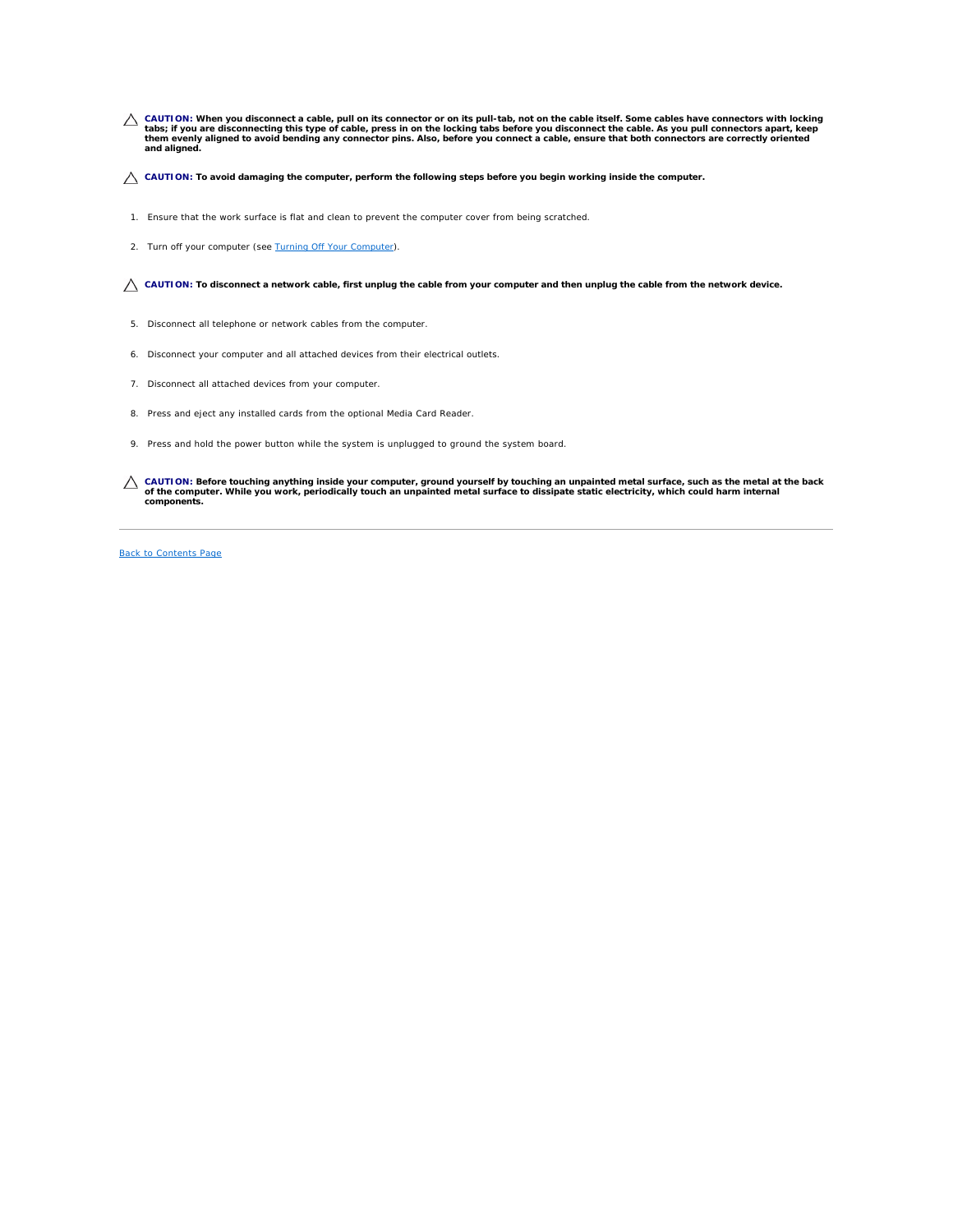# <span id="page-3-0"></span> **Front Bezel**

**Dell™ Inspiron™ 560s Service Manual** 

- **•** Removing the Front Bezel
- eplacing the Front Bezel

WARNING: Before working inside your computer, read the safety information that shipped with your computer. For additional safety best<br>practices information, see the Regulatory Compliance Homepage at www.dell.com/regulatory

WARNING: To guard against electrical shock, always unplug your computer from the electrical outlet before removing the cover.

WARNING: Do not operate your equipment with any cover(s) (including computer covers, bezels, filler brackets, front-panel inserts, etc.) **removed.** 

**CAUTION: Only a certified service technician should perform repairs on your computer. Damage due to servicing that is not authorized by Dell™ is not covered by your warranty.**

# <span id="page-3-1"></span>**Removing the Front Bezel**

- 1. Follow the procedures in [Before You Begin](file:///C:/data/systems/insp560st/en/sm/before.htm#wp1142684).
- 2. Remove the computer cover (see [Removing the Computer Cover\)](file:///C:/data/systems/insp560st/en/sm/cover.htm#wp1189404).
- 3. Grasp and lift the front-bezel grips one at a time to release them from the chassis.
- 4. Rotate and pull the front bezel away from the front of the computer to release the front-bezel clamps from the front-bezel inserts.



5. Set the front bezel aside in a secure location.

# <span id="page-3-2"></span>**Replacing the Front Bezel**

- 1. Follow the procedures in [Before You Begin](file:///C:/data/systems/insp560st/en/sm/before.htm#wp1142684).
- 2. Align and insert the front-bezel clamps into the front-bezel inserts.
- 3. Rotate the front bezel towards the computer until the front-bezel grips snap into place.
- 4. Replace the computer cover (see [Replacing the Computer Cover](file:///C:/data/systems/insp560st/en/sm/cover.htm#wp1189467)).
- 5. Connect your computer and devices to electrical outlets, and then turn them on.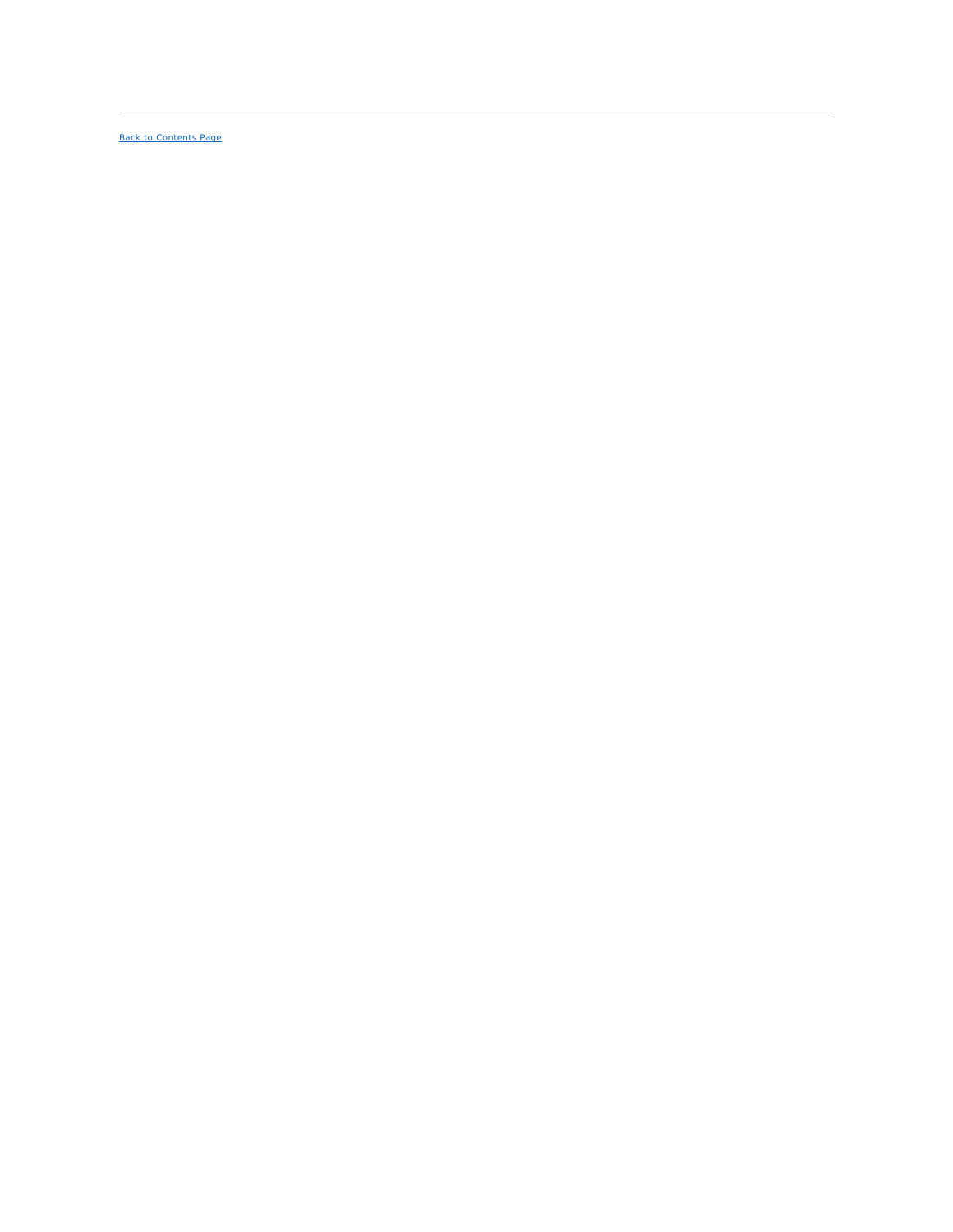<span id="page-5-0"></span> **Support Bracket Dell™ Inspiron™ 560s Service Manual** 

- Removing the Support Bracket
- Replacing the Support Bracket

WARNING: Before working inside your computer, read the safety information that shipped with your computer. For additional safety best<br>practices information, see the Regulatory Compliance Homepage at www.dell.com/regulatory

WARNING: To guard against electrical shock, always unplug your computer from the electrical outlet before removing the cover.

WARNING: Do not operate your equipment with any cover(s) (including computer covers, bezels, filler brackets, front-panel inserts, etc.) **removed.** 

# <span id="page-5-1"></span>**Removing the Support Bracket**

- 1. Follow the procedures in [Before You Begin](file:///C:/data/systems/insp560st/en/sm/before.htm#wp1142684).
- 2. Remove the computer cover (see [Removing the Computer Cover\)](file:///C:/data/systems/insp560st/en/sm/cover.htm#wp1189404).
- 3. Pull back the support-bracket release latch and pivot the support bracket up.
- 4. Lift the support bracket off the hinge-tab slots and set it aside in a secure place.



| 1 support-bracket release latch 2 hinge-tab slots (2) |                   |
|-------------------------------------------------------|-------------------|
| 3 hinge tabs (2)                                      | 4 support bracket |

## <span id="page-5-2"></span>**Replacing the Support Bracket**

- 1. Follow the procedures in [Before You Begin](file:///C:/data/systems/insp560st/en/sm/before.htm#wp1142684).
- 2. Align and insert the hinge tabs at the bottom of the support bracket into the hinge-tab slots located along the edge of the computer.
- 3. Pull back the support-bracket release latch and pivot the support bracket downward, until the support-bracket release latch locks into place.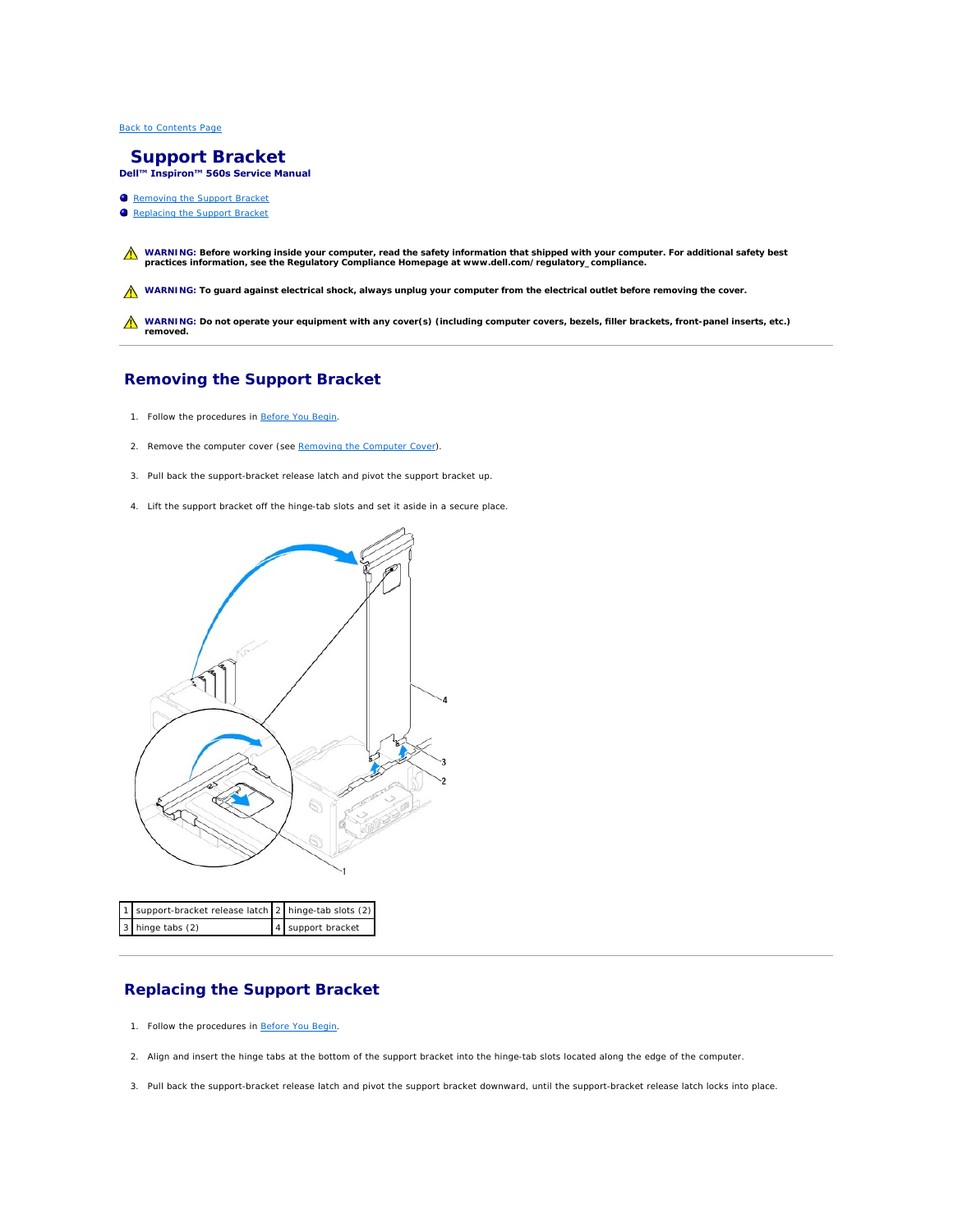- 4. Replace the computer cover (see [Replacing the Computer Cover](file:///C:/data/systems/insp560st/en/sm/cover.htm#wp1189467)).
- 5. Connect your computer and devices to electrical outlets, and then turn them on.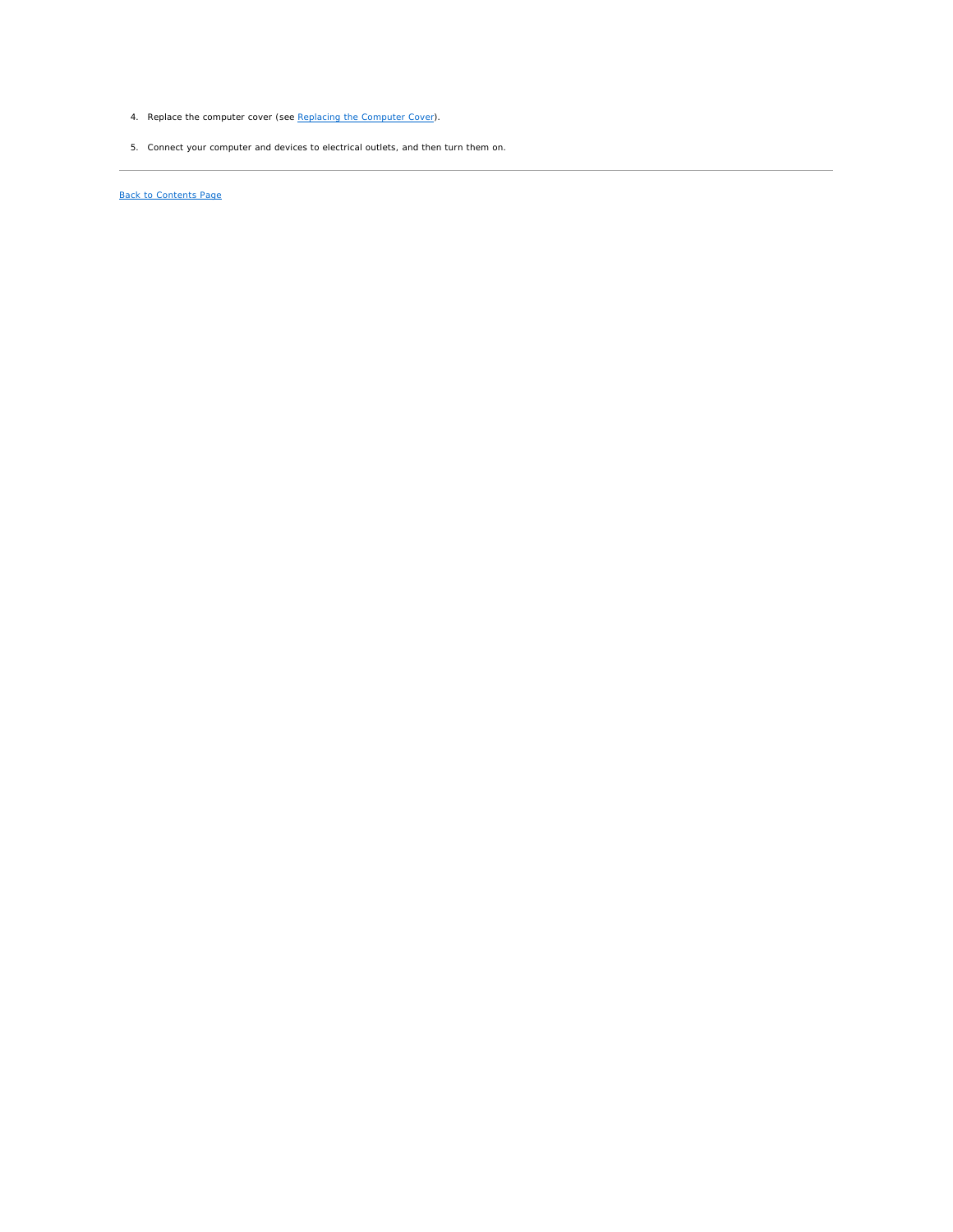#### <span id="page-7-0"></span> **PCI and PCI Express Cards Dell™ Inspiron™ 560s Service Manual**

- **O** Removing PCI and PCI Express Cards
- Replacing PCI and PCI Expr
- **Configuring Your Computer After Removing or Installing a PCI or PCI Express Card**
- WARNING: Before working inside your computer, read the safety information that shipped with your computer. For additional safety best<br>practices information, see the Regulatory Compliance Homepage at www.dell.com/regulatory
- WARNING: To guard against electrical shock, always unplug your computer from the electrical outlet before removing the cover.
- WARNING: Do not operate your equipment with any cover(s) (including computer covers, bezels, filler brackets, front-panel inserts, etc.) **removed.**

**CAUTION: Only a certified service technician should perform repairs on your computer. Damage due to servicing that is not authorized by Dell™ is not covered by your warranty.**

# <span id="page-7-1"></span>**Removing PCI and PCI Express Cards**

- 1. Follow the procedures in [Before You Begin](file:///C:/data/systems/insp560st/en/sm/before.htm#wp1142684).
- 2. Remove the computer cover (see [Removing the Computer Cover\)](file:///C:/data/systems/insp560st/en/sm/cover.htm#wp1189404).
- 3. Remove the support bracket (see [Removing the Support Bracket](file:///C:/data/systems/insp560st/en/sm/bracket.htm#wp1189054)).
- 4. If necessary, disconnect any cables connected to the card and remove the card.
	- l For a PCI or PCI Express x1 card, grasp the card by its top corners, and ease it out of its connector.
	- l For a PCI Express x16 card, press down on the retention mechanism, grasp the card by its top corners, and then ease it out of its connector.



PCI Express x16 card 2 PCI Express x16 card slot securing tab  $\begin{vmatrix} 4 \end{vmatrix}$  retention mechanism

5. If you are removing the card permanently, install a filler bracket in the empty card-slot opening.

**NOTE:** Installing filler brackets over empty card-slot openings is necessary to maintain FCC certification of the computer. The brackets also keep dust and dirt out of your computer.

- 6. Replace the support bracket (see [Replacing the Support Bracket](file:///C:/data/systems/insp560st/en/sm/bracket.htm#wp1181287)).
- 7. Replace the computer cover (see [Replacing the Computer Cover](file:///C:/data/systems/insp560st/en/sm/cover.htm#wp1189467)).
- 8. Connect the computer and devices to electrical outlets, and then turn them on.
- 9. Remove the card's driver from the operating system.
- 10. To complete the removal procedure, see [Configuring Your Computer After Removing or Installing a PCI or PCI Express Card](#page-9-0).

## <span id="page-7-2"></span>**Replacing PCI and PCI Express Cards**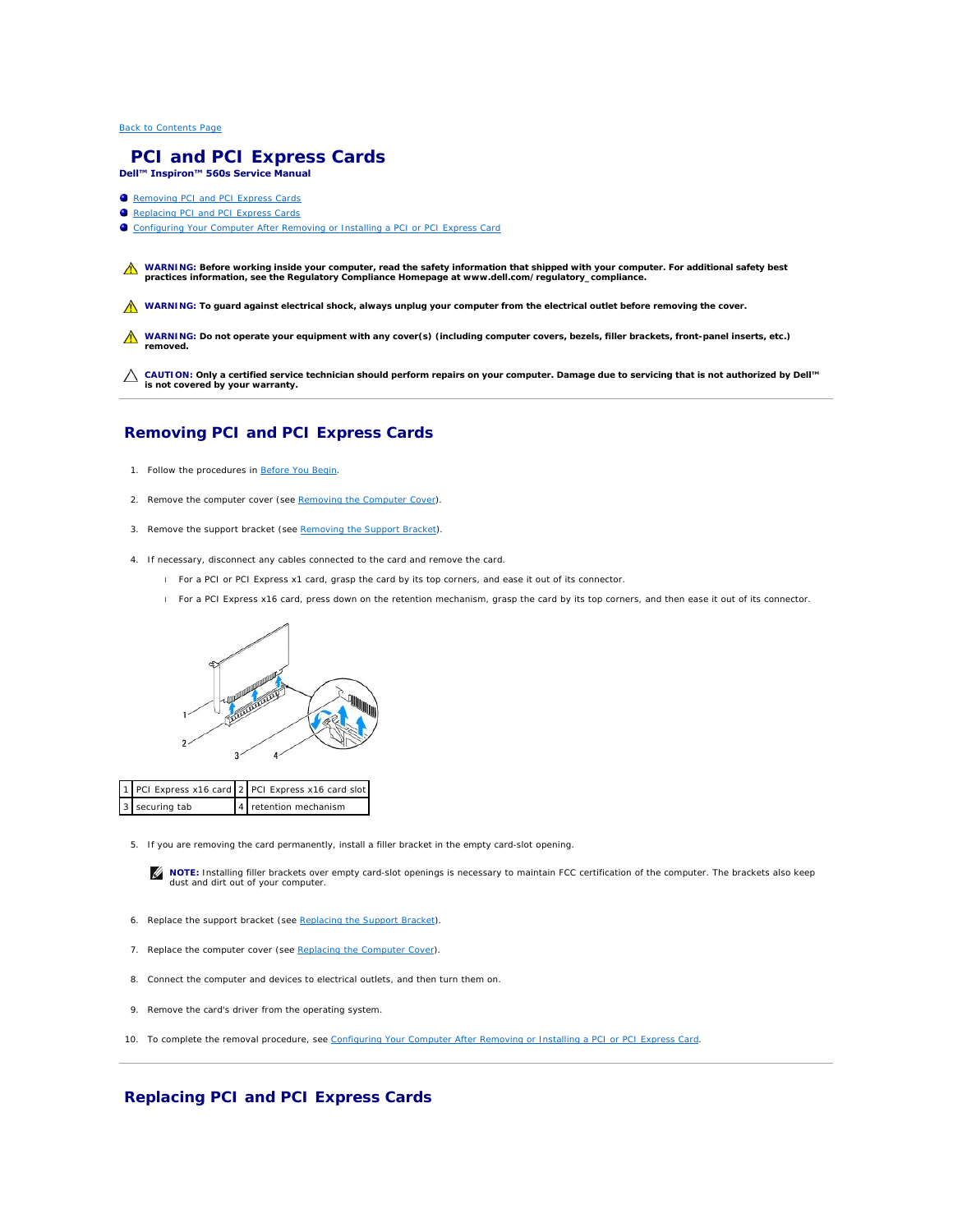- 1. Follow the procedures in [Before You Begin](file:///C:/data/systems/insp560st/en/sm/before.htm#wp1142684).
- 2. Remove the computer cover (see [Removing the Computer Cover\)](file:///C:/data/systems/insp560st/en/sm/cover.htm#wp1189404).
- 3. Remove the support bracket (see [Removing the Support Bracket](file:///C:/data/systems/insp560st/en/sm/bracket.htm#wp1189054)).
- 4. If this is a new card installation, remove the filler bracket covering the card-slot opening.
- 5. Prepare the card for installation.

See the documentation that came with the card for information on configuring the card, making internal connections, or otherwise customizing it for your computer.

6. If you are installing the PCI Express card into the x16 card connector, position the card so the securing slot is aligned with the securing tab.



|                | 1 PCI Express x16 card 2 PCI Express x16 card slot |
|----------------|----------------------------------------------------|
| 3 securing tab | 4 securing slot                                    |

7. Place the card in the connector and press down firmly. Ensure that the card is fully seated in the slot.



|  | 1 fully-seated card 2 not fully-seated card 3 alignment bar |                                                                          |
|--|-------------------------------------------------------------|--------------------------------------------------------------------------|
|  |                                                             | 4 alignment guide 5 bracket within slot 6 bracket caught outside of slot |

- 8. Replace the support bracket (see [Replacing the Support Bracket](file:///C:/data/systems/insp560st/en/sm/bracket.htm#wp1181287)).
- 9. Connect any cables that should be attached to the card.

See the documentation for the card for information about the card's cable connections.

**CAUTION: Do not route card cables over or behind the cards. Cables routed over the cards can prevent the computer cover from closing properly or cause damage to the equipment.**

- 10. Replace the computer cover (see [Replacing the Computer Cover](file:///C:/data/systems/insp560st/en/sm/cover.htm#wp1189467)).
- 11. Connect your computer and devices to electrical outlets, and then turn them on.
- 12. To complete the installation, see [Configuring Your Computer After Removing or Installing a PCI or PCI Express Card.](#page-9-0)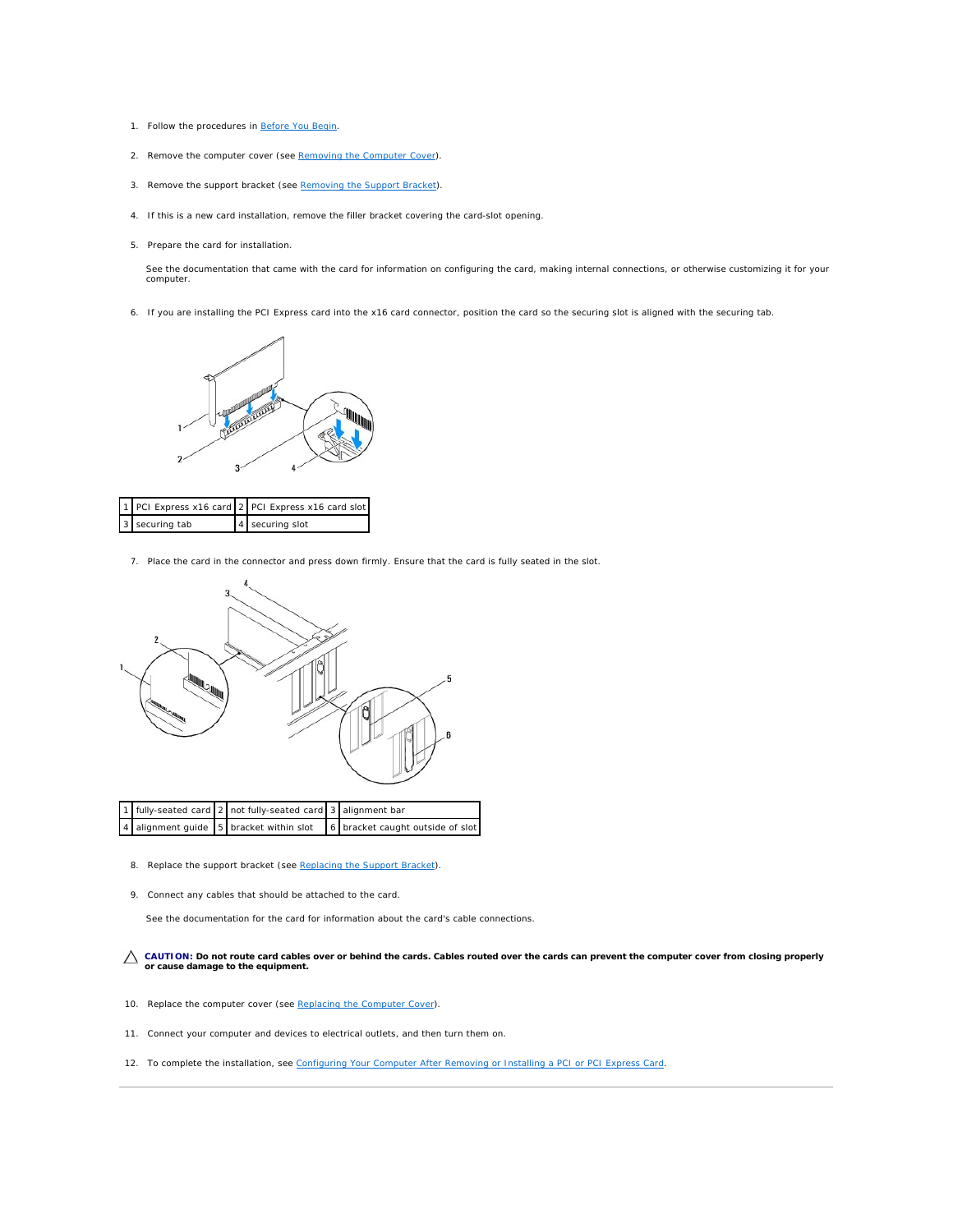# <span id="page-9-1"></span><span id="page-9-0"></span>**Configuring Your Computer After Removing or Installing a PCI or PCI Express Card**

**NOTE:** For information on location of external connectors, see the *Setup Guide.* For information on installing drivers and software for your card, see the documentation that shipped with the card.

|                        | Installed                                                                                                                                                                                                                                | Removed                                                                                                                                                                                                                                      |
|------------------------|------------------------------------------------------------------------------------------------------------------------------------------------------------------------------------------------------------------------------------------|----------------------------------------------------------------------------------------------------------------------------------------------------------------------------------------------------------------------------------------------|
| Sound<br>Card          | Enter system setup (see<br>1.<br><b>Entering System Setup).</b><br>Go to Onboard Audio<br>2.<br>Controller and then<br>change the setting to<br>Disabled.<br>3. Connect the external<br>audio devices to the<br>sound card's connectors. | Enter system setup (see<br>1.<br>Entering System Setup).<br>Go to Onboard Audio<br>2.<br>Controller and then<br>change the setting to<br>Enabled.<br>3. Connect the external<br>audio devices to the<br>computer's back panel<br>connectors. |
| <b>Network</b><br>Card | 1.<br>Enter system setup (see<br>Entering System Setup).<br>Go to <b>Onboard LAN</b><br>2.<br>Controller and then<br>change the setting to<br>Disabled.<br>3. Connect the network<br>cable to the network.<br>card's connector.          | Enter system setup (see<br>1.<br>Entering System Setup).<br>Go to Onboard LAN<br>2.<br>Controller and then<br>change the setting to<br>Enabled.<br>3. Connect the network<br>cable to the integrated<br>network connector.                   |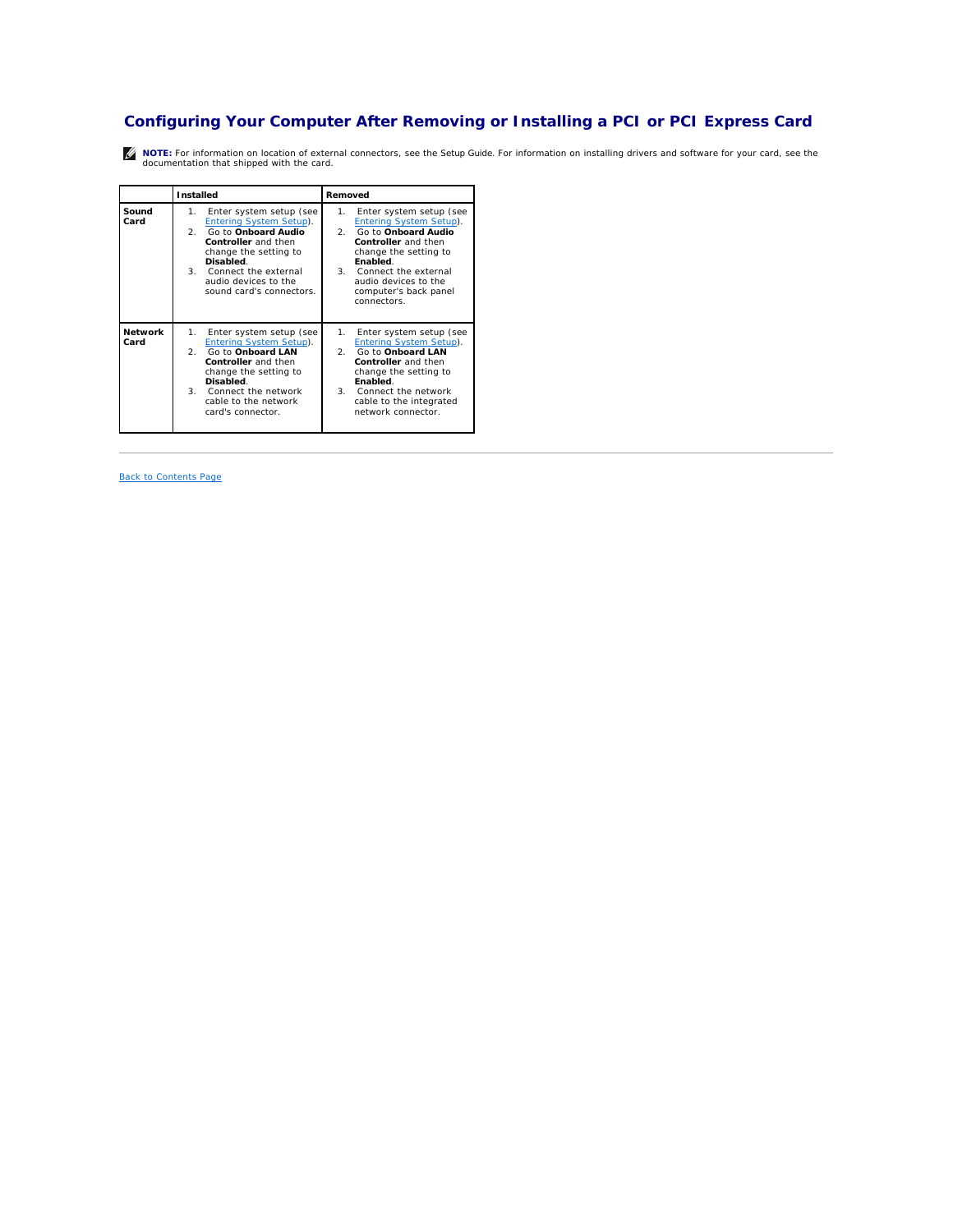# <span id="page-10-0"></span> **Battery**

**Dell™ Inspiron™ 560s Service Manual** 

- Removing the Battery
- **C** Replacing the Battery



△ CAUTION: Only a certified service technician should perform repairs on your computer. Damage due to servicing that is not authorized by Dell™<br>
is a structured by unique that the computer of the control of the control of **is not covered by your warranty.**

# <span id="page-10-1"></span>**Removing the Battery**

- <span id="page-10-3"></span>1. Record all the screens in [System Setup](file:///C:/data/systems/insp560st/en/sm/setup.htm#wp1160258) (see System Setup) so that you can restore the correct settings after the new battery has been installed.
- 2. Follow the procedures in [Before You Begin](file:///C:/data/systems/insp560st/en/sm/before.htm#wp1142684).
- 3. Remove the computer cover (see [Removing the Computer Cover\)](file:///C:/data/systems/insp560st/en/sm/cover.htm#wp1189404).
- 4. Locate the battery socket (see **System Board Components**).
- CAUTION: If you pry the battery out of its socket with a blunt object, be careful not to touch the system board with the object. Ensure that the<br>object is inserted between the battery and the socket before you attempt to p



1 battery release lever

5. Press the battery release lever to remove the battery.

# <span id="page-10-2"></span>**Replacing the Battery**

- 1. Follow the procedures in [Before You Begin](file:///C:/data/systems/insp560st/en/sm/before.htm#wp1142684).
- 2. Insert the new battery (CR2032) into the socket with the side labeled "+" facing up, and press the battery into place.

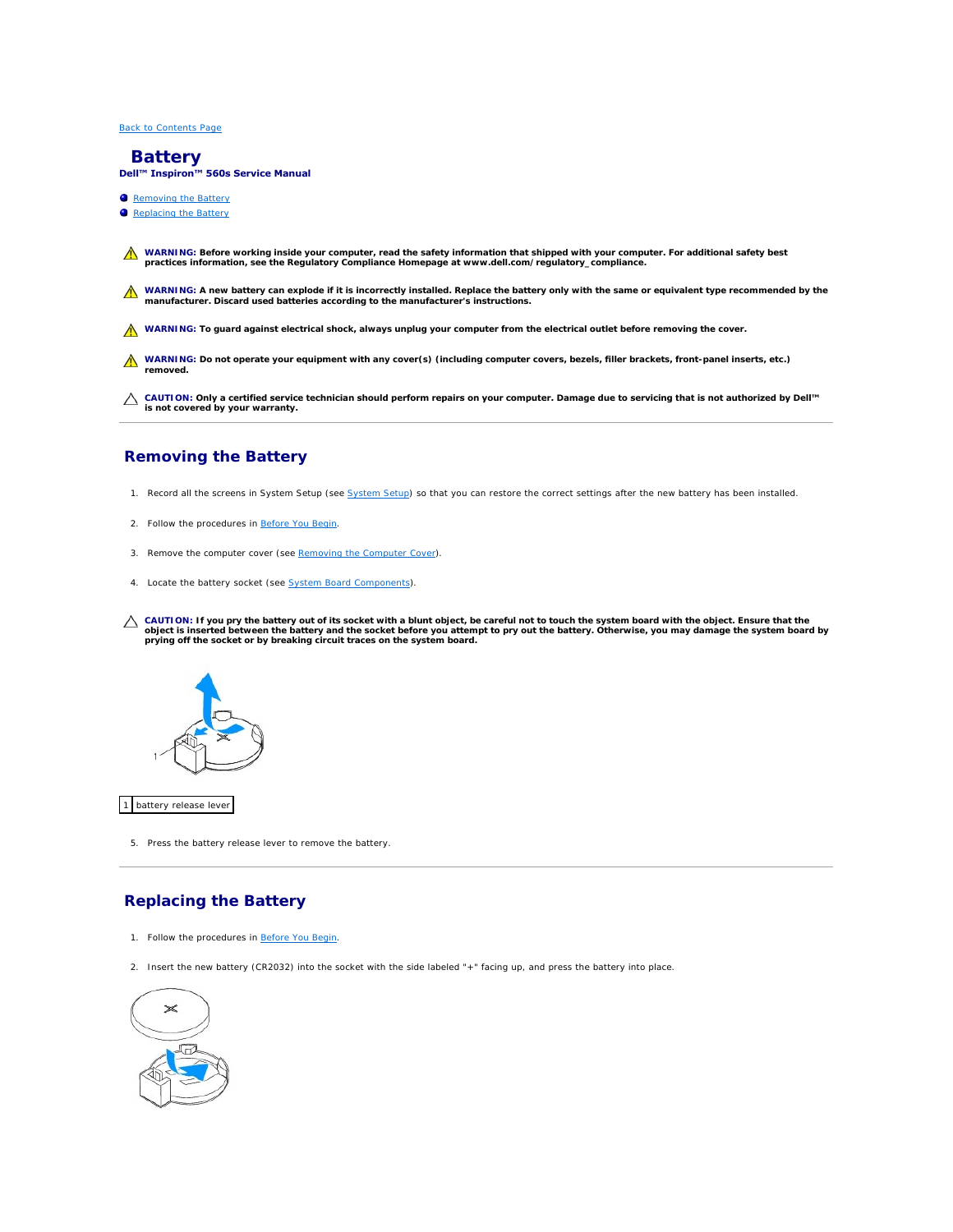- 3. Replace the computer cover (see [Replacing the Computer Cover](file:///C:/data/systems/insp560st/en/sm/cover.htm#wp1189467)).
- 4. Connect your computer and devices to electrical outlets, and then turn them on.
- 5. Enter System Setup (see *Entering System Setup*) and restore the settings you recorded in [step 1](#page-10-3).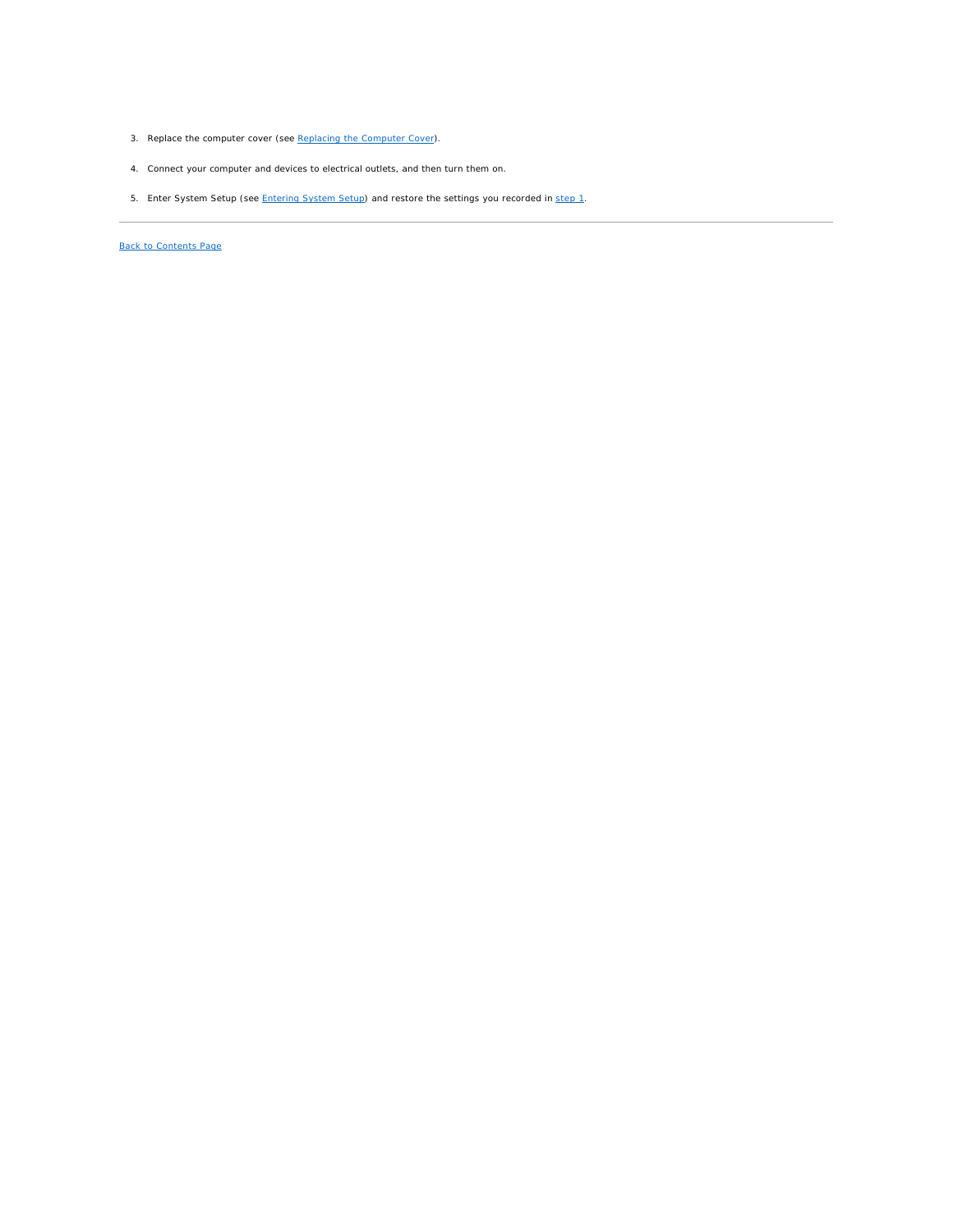#### <span id="page-12-0"></span> **Computer Cover Dell™ Inspiron™ 560s Service Manual**

- **Removing the Computer Cover** Replacing the Computer Cover
- WARNING: Before working inside your computer, read the safety information that shipped with your computer. For additional safety best<br>practices information, see the Regulatory Compliance Homepage at www.dell.com/regulatory

WARNING: To guard against electrical shock, always unplug your computer from the electrical outlet before removing the cover.

WARNING: Do not operate your equipment with any cover(s) (including computer covers, bezels, filler brackets, front-panel inserts, etc.) **removed.** 

**CAUTION: Only a certified service technician should perform repairs on your computer. Damage due to servicing that is not authorized by Dell™ is not covered by your warranty.**

**CAUTION: Ensure that sufficient space exists to support the system with the cover removed—at least 30 cm (1 ft.) of desk top space.**

# <span id="page-12-1"></span>**Removing the Computer Cover**

- 1. Follow the procedures in [Before You Begin](file:///C:/data/systems/insp560st/en/sm/before.htm#wp1142684).
- 2. Close the chassis feet.



1 chassis feet

- 3. Lay your computer on its side with the computer cover facing up.
- 4. Remove the two screws securing the cover, using a screwdriver.

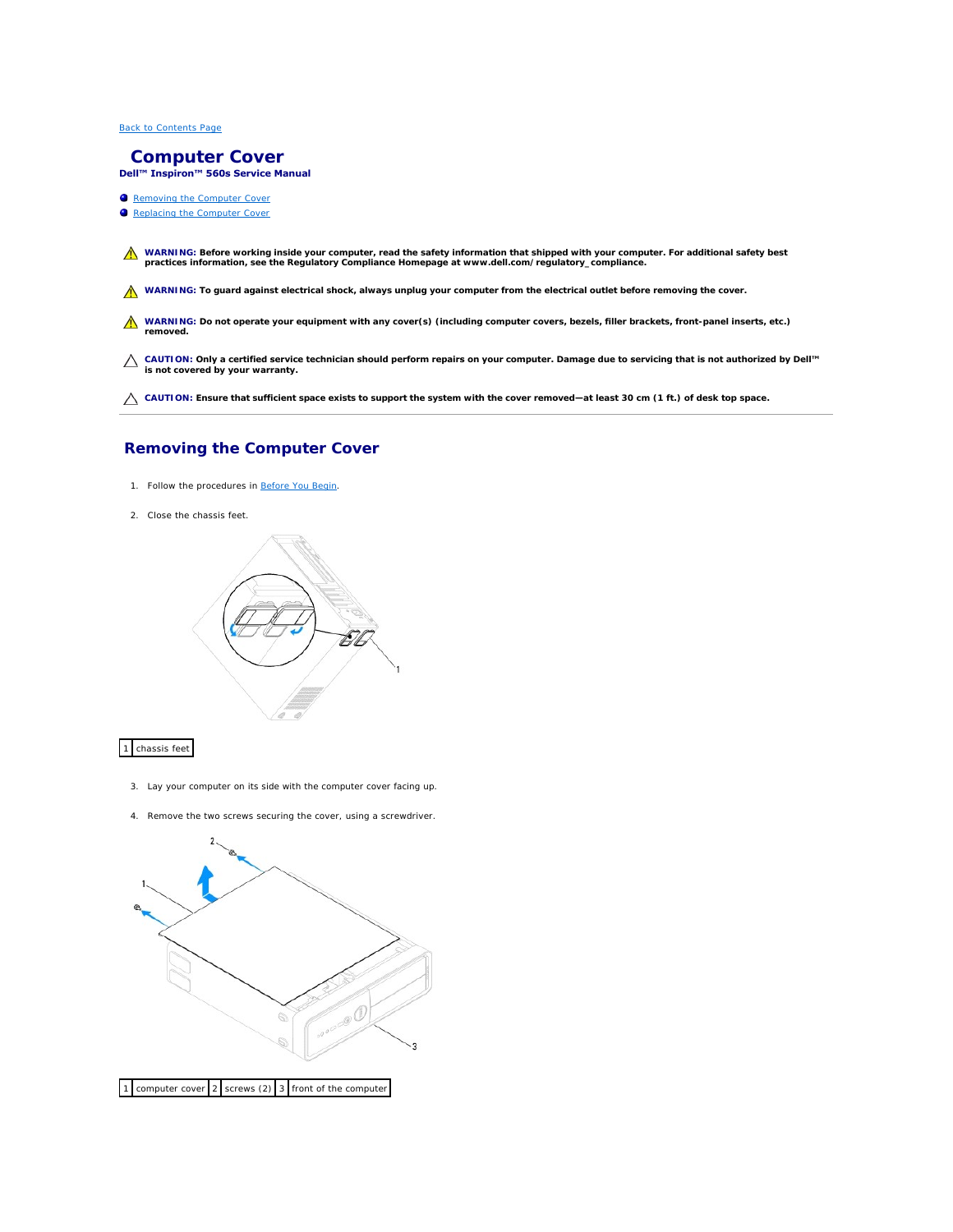- <span id="page-13-0"></span>5. Release the computer cover by pulling it away from the front of the computer and lifting it up.
- 6. Set the cover aside in a secure location.

# <span id="page-13-1"></span>**Replacing the Computer Cover**

- 1. Follow the procedures in [Before You Begin](file:///C:/data/systems/insp560st/en/sm/before.htm#wp1142684).
- 2. Ensure that all cables are connected, and fold cables out of the way.
- 3. Ensure that no tools or extra parts are left inside the computer.
- 4. Align the tabs at the bottom of the computer cover with the slots located along the edge of the computer.
- 5. Press the computer cover down and slide it towards the front of the computer until you feel a click or feel the computer cover securely installed.
- 6. Ensure that the cover is seated correctly.
- 7. Replace the two screws that secure the computer cover, using a screwdriver.



|          | 1   screws (2)   2   computer cover |
|----------|-------------------------------------|
| $3$ slot | 4 front of the computer             |

- 8. Open the chassis feet.
- 9. Place the computer in an upright position.

**CAUTION: Ensure that none of the system air-vents are blocked. Blocking them would cause serious thermal problems.**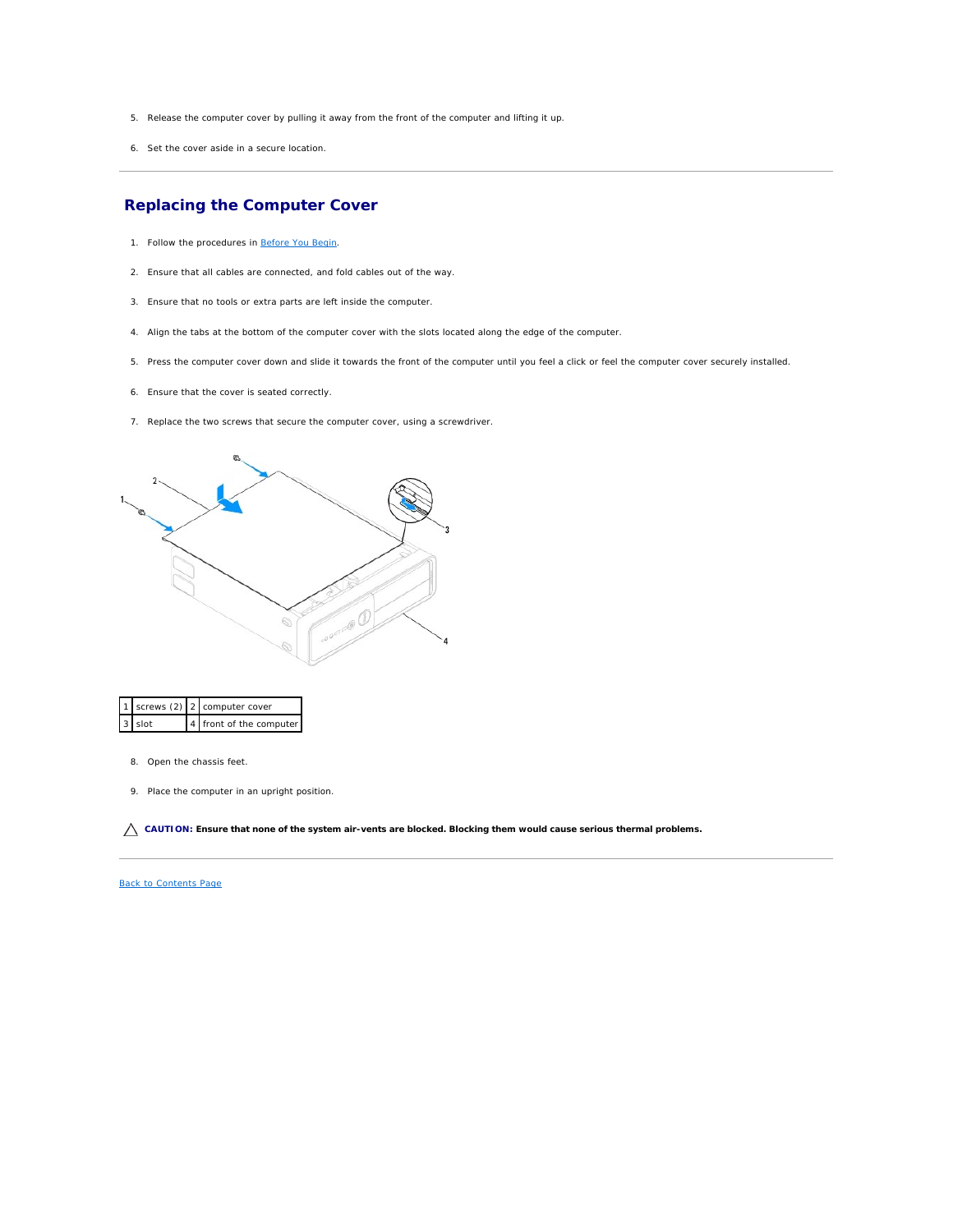#### <span id="page-14-0"></span> **Processor**

**Dell™ Inspiron™ 560s Service Manual** 

- **Removing the Processor**
- placing the Proce
- WARNING: Before working inside your computer, read the safety information that shipped with your computer. For additional safety best<br>practices information, see the Regulatory Compliance Homepage at www.dell.com/regulatory

WARNING: To guard against electrical shock, always unplug your computer from the electrical outlet before removing the cover.

- WARNING: Do not operate your equipment with any cover(s) (including computer covers, bezels, filler brackets, front-panel inserts, etc.) **removed.**
- **CAUTION: Only a certified service technician should perform repairs on your computer. Damage due to servicing that is not authorized by Dell is not covered by your warranty.**
- CAUTION: Do not perform the following steps unless you are familiar with hardware removal and replacement. Performing these steps<br>incorrectly could damage your system board. For technical service information, see the *Setu*

#### <span id="page-14-1"></span>**Removing the Processor**

- 1. Follow the procedures in [Before You Begin](file:///C:/data/systems/insp560st/en/sm/before.htm#wp1142684).
- 2. Remove the computer cover (see [Removing the Computer Cover\)](file:///C:/data/systems/insp560st/en/sm/cover.htm#wp1189404).
- **CAUTION: Despite having a plastic shield, the processor fan and heat sink assembly may be very hot during normal operation. Be sure that it has had sufficient time to cool before you touch it.**
- 3. Remove the processor fan and heat sink assembly from the computer (see [Removing the Processor Fan and Heat Sink Assembly](file:///C:/data/systems/insp560st/en/sm/fan.htm#wp1180146)).
- **IF NOTE:** Unless a new heat sink is required for the new processor, reuse the original heat sink assembly when you replace the processor.
- 4. Press and push the release lever down and out to release it from the tab that secures it.
- 5. Open the processor cover.



△ CAUTION: When removing the processor, do not touch any of the pins inside the socket or allow any objects to fall on the pins in the socket.

6. Gently lift the processor to remove it from the socket.

Leave the release lever extended in the release position so that the socket is ready for the new processor.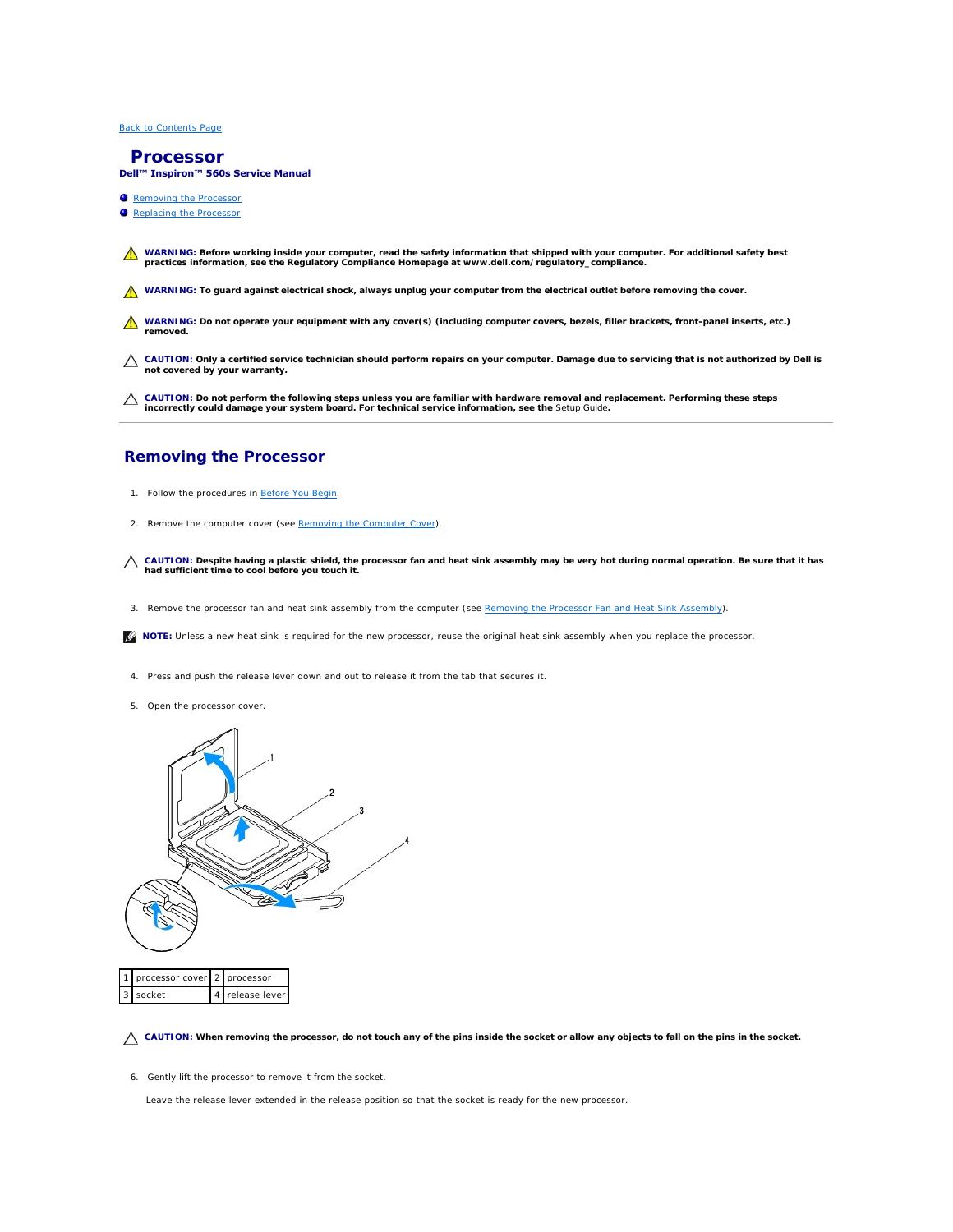## <span id="page-15-1"></span><span id="page-15-0"></span>**Replacing the Processor**

**CAUTION: Ground yourself by touching an unpainted metal surface on the back of the computer.**

CAUTION: When replacing the processor, do not touch any of the pins inside the socket or allow any objects to fall on the pins in the socket.

- 1. Follow the procedures in **[Before You Begin](file:///C:/data/systems/insp560st/en/sm/before.htm#wp1142684)**.
- 2. Unpack the new processor, being careful not to touch the underside of the processor.

CAUTION: You must position the processor correctly in the socket to avoid permanent damage to the processor and the computer when you turn **on the computer.**

- 3. If the release lever on the socket is not fully extended, move it to that position.
- 4. Orient the front and rear alignment-notches on the processor with the front and rear alignment-notches on the socket.
- 5. Align the pin-1 corners of the processor and socket.

**CAUTION: To avoid damage, ensure that the processor aligns properly with the socket, and do not use excessive force when you install the processor.**

- 6. Set the processor lightly in the socket and ensure that the processor is positioned correctly.
- 7. When the processor is fully seated in the socket, close the processor cover.

Ensure that the tab on the processor cover is positioned underneath the center cover latch on the socket.

8. Pivot the socket release lever back toward the socket, and snap it into place to secure the processor.



|                   | 11 front alignment notch 2 processor pin-1 indicator 3 rear alignment notch |                 |
|-------------------|-----------------------------------------------------------------------------|-----------------|
| 4 processor cover | 5 center cover latch                                                        | 6   processor   |
| socket            | 8 I tab                                                                     | 9 release lever |

9. Clean the thermal grease from the bottom of the heat sink.

**CAUTION: Ensure that you apply new thermal grease. New thermal grease is critical for ensuring adequate thermal bonding, which is a requirement for optimal processor operation.**

- 10. Apply the new thermal grease to the top of the processor.
- 11. Replace the processor fan and heat sink assembly (see [Replacing the Processor Fan and Heat Sink Assembly](file:///C:/data/systems/insp560st/en/sm/fan.htm#wp1193789)).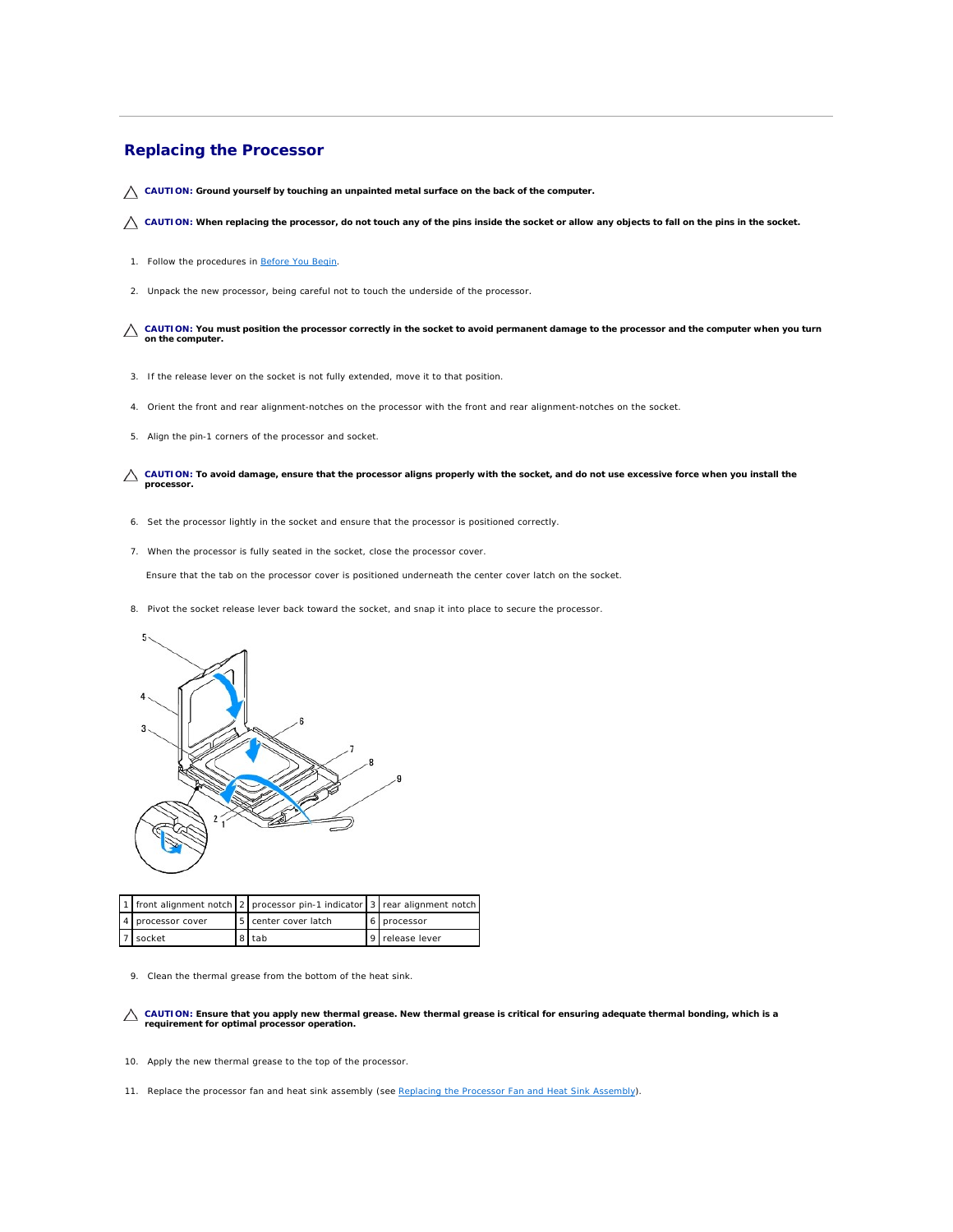**CAUTION: Ensure that the processor fan and heat sink assembly is correctly seated and secure.**

- 12. Replace the computer cover (see [Replacing the Computer Cover](file:///C:/data/systems/insp560st/en/sm/cover.htm#wp1189467)).
- 13. Connect your computer and devices to electrical outlets, and turn them on.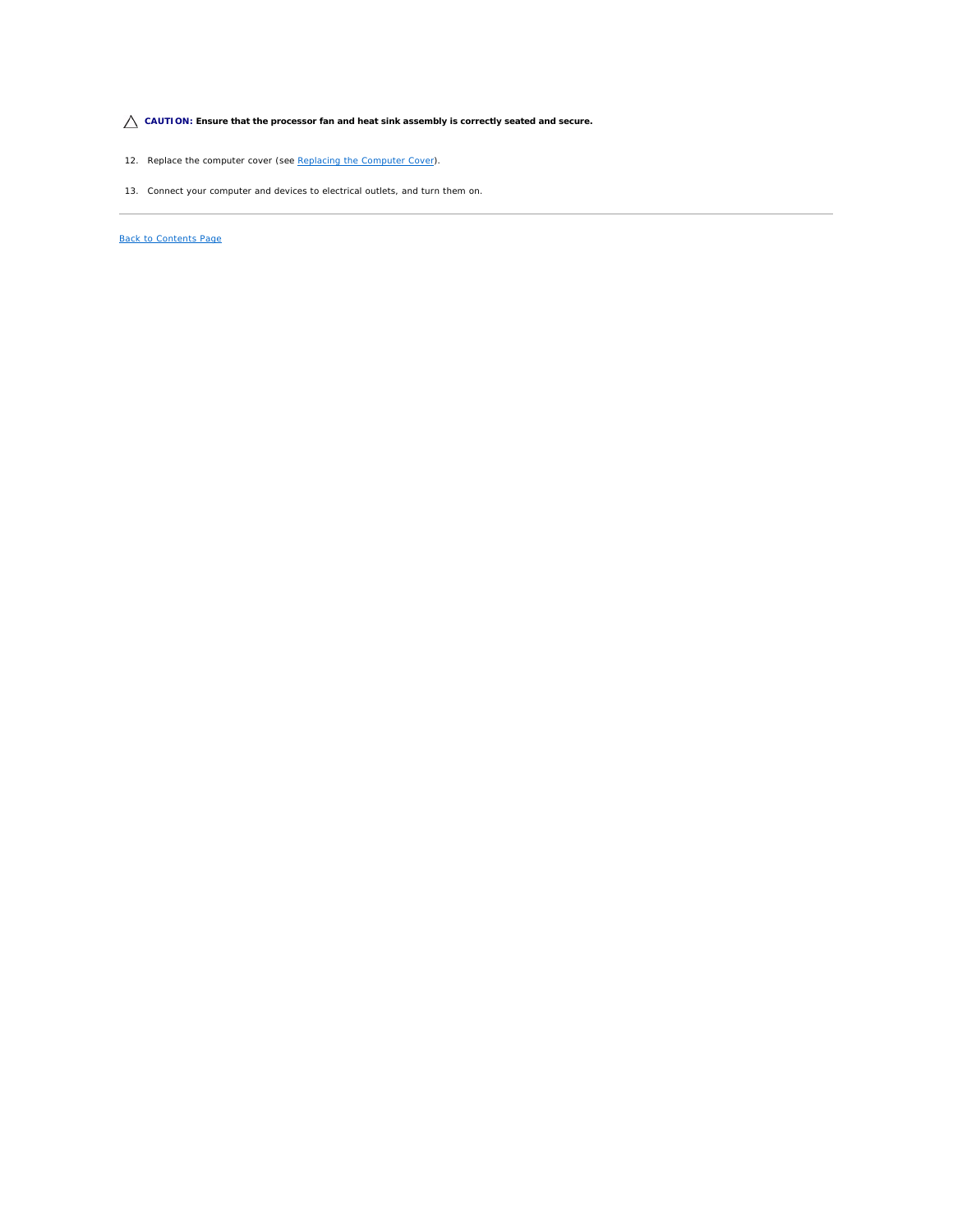#### <span id="page-17-0"></span> **Drives**

**Dell™ Inspiron™ 560s Service Manual** 

- **C** Hard Drive
- $\bullet$  Media Card R
- O Optical Drive
- WARNING: Before working inside your computer, read the safety information that shipped with your computer. For additional safety best<br>practices information, see the Regulatory Compliance Homepage at www.dell.com/regulatory
- WARNING: To guard against electrical shock, always unplug your computer from the electrical outlet before removing the cover.
- **WARNING: Do not operate your equipment with any cover(s) (including computer covers, bezels, filler brackets, front-panel inserts, etc.) removed.**

**CAUTION: Only a certified service technician should perform repairs on your computer. Damage due to servicing that is not authorized by Dell™ is not covered by your warranty.**

# <span id="page-17-1"></span>**Hard Drive**

#### **Removing the Hard Drive**

△ CAUTION: If you are replacing a hard drive that contains data that you want to keep, back up your files before you begin this procedure.

- 1. Follow the procedures in [Before You Begin](file:///C:/data/systems/insp560st/en/sm/before.htm#wp1142684).
- 2. Remove the computer cover (see [Removing the Computer Cover\)](file:///C:/data/systems/insp560st/en/sm/cover.htm#wp1189404).
- 3. Remove the support bracket (see [Removing the Support Bracket](file:///C:/data/systems/insp560st/en/sm/bracket.htm#wp1189054)).
- 4. Disconnect the power cable and the data cable from the hard drive.

**NOTE:** If you are not replacing the hard drive at this time, disconnect the other end of the data cable from the system board and set it aside. You can use the data cable to install a hard drive at a later time.

5. Press in on the securing tab on the side of the hard drive and slide the hard drive out and up.



| 1 securing tab 2 power cable |                                    | 3 data cable |
|------------------------------|------------------------------------|--------------|
|                              | 4 hard drive 5 shoulder screws (4) |              |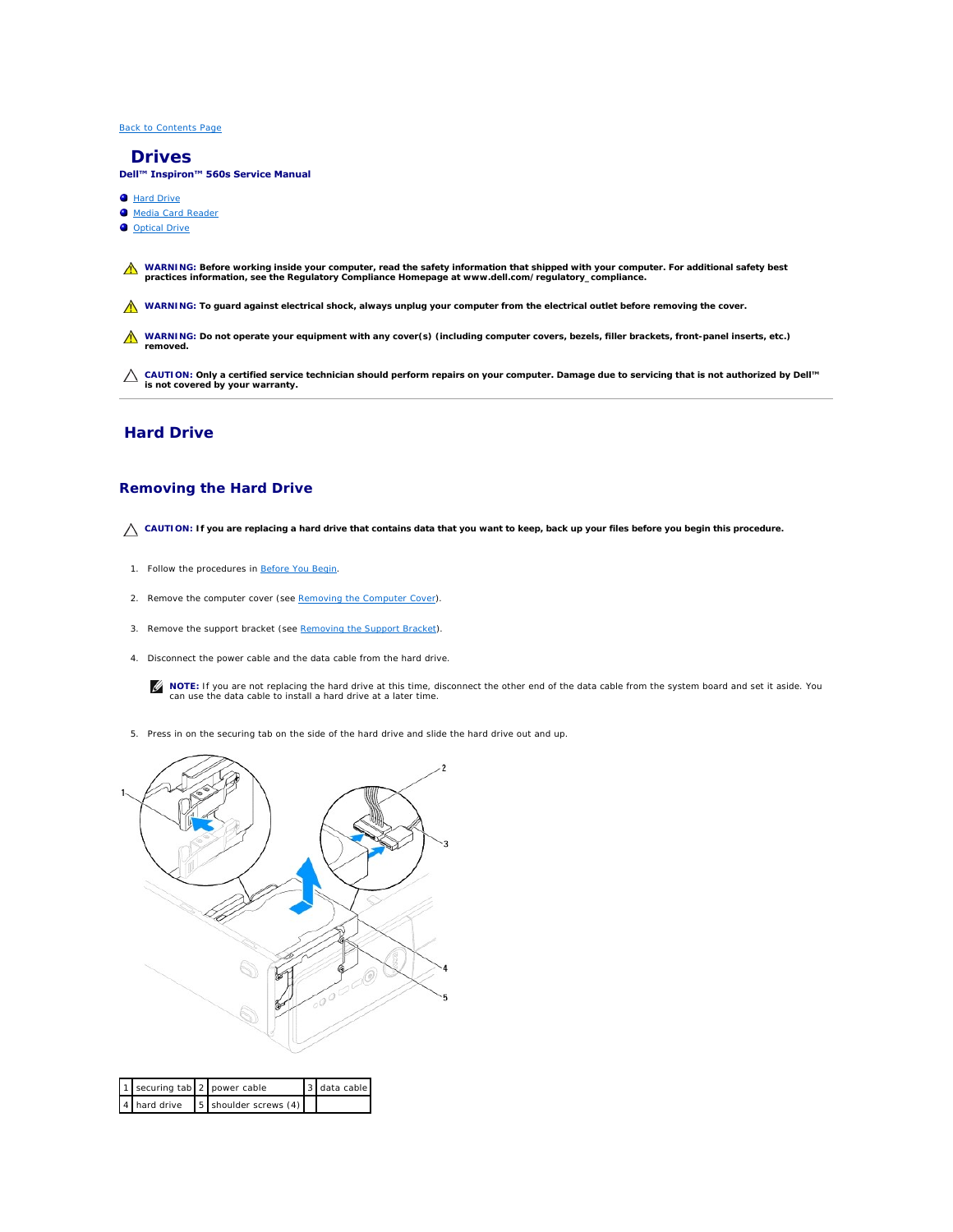<span id="page-18-1"></span>6. If removing the hard drive changes the drive configuration, ensure that you reflect these changes in [System Setup](file:///C:/data/systems/insp560st/en/sm/setup.htm#wp1160258) (see System Setup).

## **Replacing the Hard Drive**

- 1. Follow the procedures in [Before You Begin](file:///C:/data/systems/insp560st/en/sm/before.htm#wp1142684).
- 2. Check the documentation for the drive to verify that it is configured for your computer.
- 3. If not present, attach the four shoulder-screws to the hard drive.

**IF NOTE:** If you are replacing an existing drive, remove the shoulder screws from the existing drive and attach them to the replacement drive.

- 4. Connect the power cable and the data cable to the hard drive.
- 5. If disconnected, connect the data cable to the system board connector (see [System Board Components](file:///C:/data/systems/insp560st/en/sm/techov.htm#wp1206583)).
- 6. Slide the hard drive into the hard-drive bay, until the hard drive snaps into place.
- 7. Check all cables to be certain that they are properly connected and firmly seated.
- 8. Replace the support bracket (see [Replacing the Support Bracket](file:///C:/data/systems/insp560st/en/sm/bracket.htm#wp1181287)).
- 9. Replace the computer cover (see [Replacing the Computer Cover](file:///C:/data/systems/insp560st/en/sm/cover.htm#wp1189467)).
- 10. Connect your computer and devices to electrical outlets, and then turn them on.
- 11. See the documentation that came with the hard drive for instructions on installing any software required for hard drive operation.
- 12. Check the System Setup for hard drive configuration changes (see **Entering System Setup**).

# <span id="page-18-0"></span>**Media Card Reader**

#### **Removing the Media Card Reader**

- 1. Follow the procedures in [Before You Begin](file:///C:/data/systems/insp560st/en/sm/before.htm#wp1142684).
- 2. Remove the computer cover (see [Removing the Computer Cover\)](file:///C:/data/systems/insp560st/en/sm/cover.htm#wp1189404).
- 3. Remove the front bezel (see [Removing the Front Bezel](file:///C:/data/systems/insp560st/en/sm/bezel.htm#wp1181855)).
- 4. Disconnect the FlexBay USB cable from the system board connector (see [System Board Components](file:///C:/data/systems/insp560st/en/sm/techov.htm#wp1206583)).
- 5. Press in on the securing tab on the side of the Media Card Reader and slide the Media Card Reader out.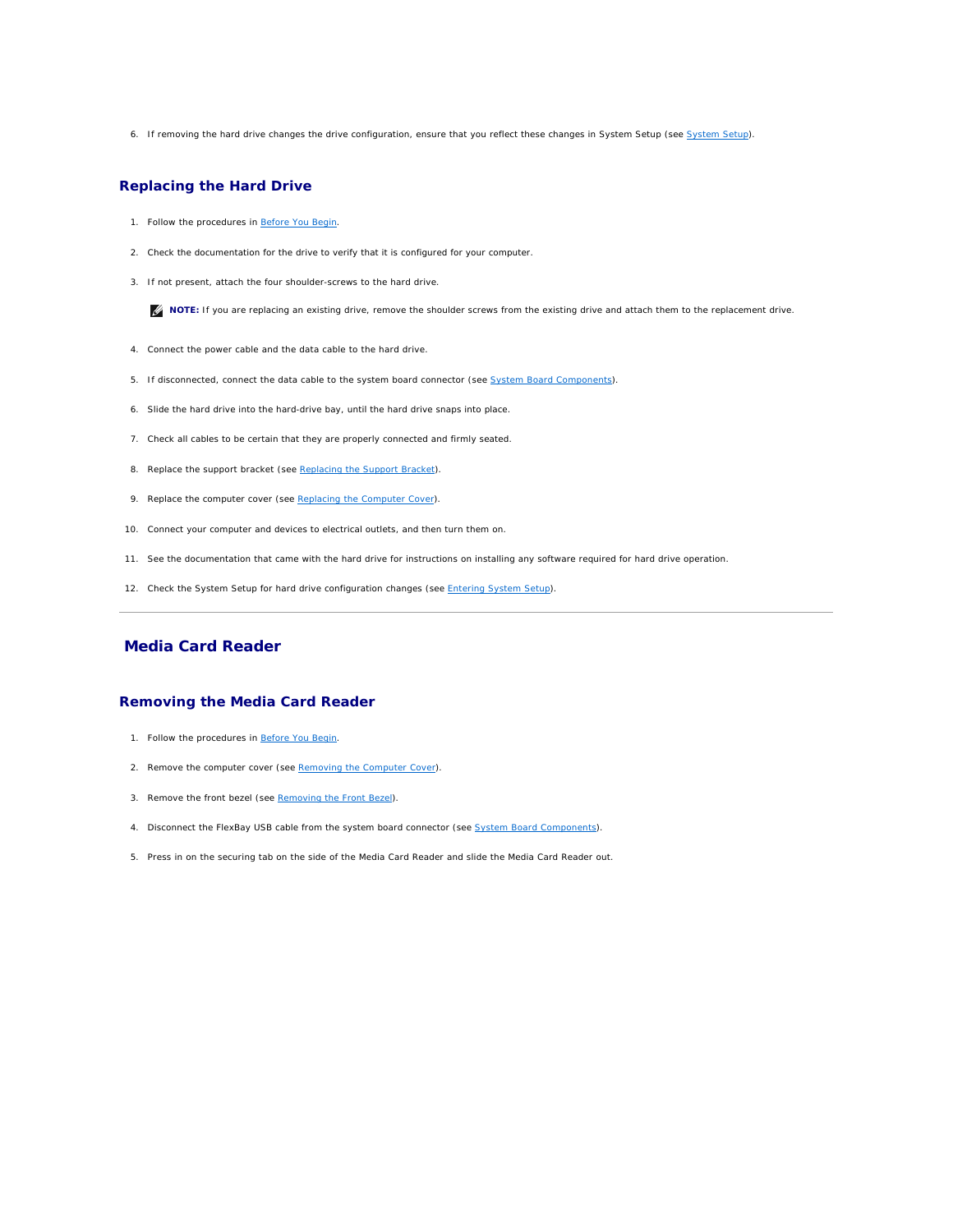

| 1 FlexBay USB cable 2 securing tab |                                                                          |
|------------------------------------|--------------------------------------------------------------------------|
|                                    | 3 shoulder screws (2) 4 Media Card Reader (not present on all computers) |

# **Replacing the Media Card Reader**

- 1. Follow the procedures in [Before You Begin](file:///C:/data/systems/insp560st/en/sm/before.htm#wp1142684).
- If this is a new Media Card Reader installation, remove the break-away metal plate. Align the tip of a Phillips screwdriver with the slot on the break-<br>away metal plate and rotate the screwdriver outwards to break and re



3. If not present, attach the two shoulder screws to the Media Card Reader.

**A** NOTE: If you are replacing an existing drive, remove the shoulder screws from the existing drive and attach them to the replacement drive.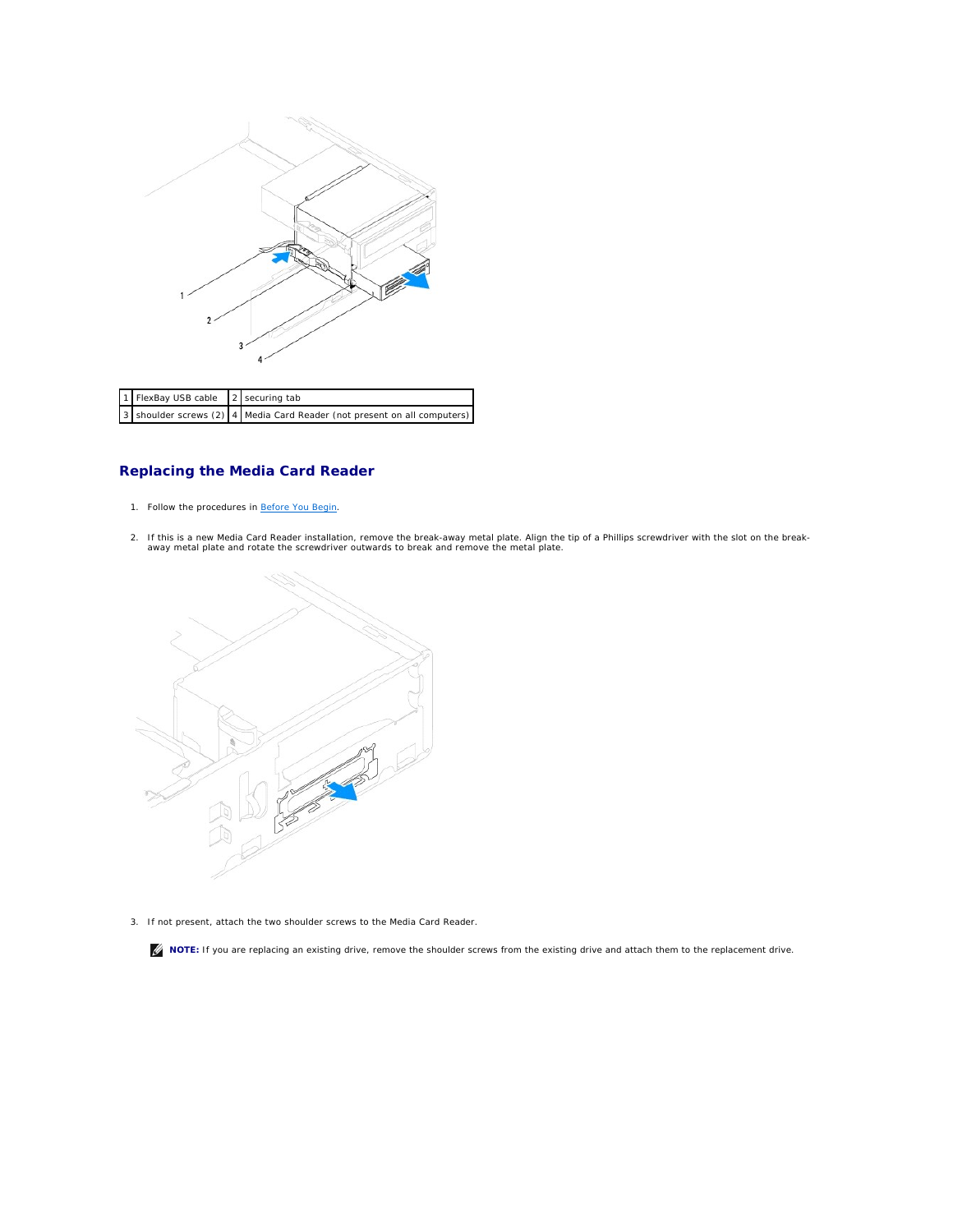<span id="page-20-1"></span>

- 4. Gently slide the Media Card Reader into place in the FlexBay slot, until the Media Card Reader snaps into place.
- 5. Connect the FlexBay USB cable to the system board connector (see [System Board Components](file:///C:/data/systems/insp560st/en/sm/techov.htm#wp1206583)).
- 6. Replace the front bezel (see [Replacing the Front Bezel](file:///C:/data/systems/insp560st/en/sm/bezel.htm#wp1181929)).
- 7. Replace the computer cover (see [Replacing the Computer Cover](file:///C:/data/systems/insp560st/en/sm/cover.htm#wp1189467)).
- 8. Connect your computer and devices to electrical outlets, and then turn them on.

# <span id="page-20-0"></span>**Optical Drive**

## **Removing the Optical Drive**

- 1. Follow the procedures in [Before You Begin](file:///C:/data/systems/insp560st/en/sm/before.htm#wp1142684).
- 2. Remove the computer cover (see [Removing the Computer Cover\)](file:///C:/data/systems/insp560st/en/sm/cover.htm#wp1189404).
- 3. Remove the front bezel (see [Removing the Front Bezel](file:///C:/data/systems/insp560st/en/sm/bezel.htm#wp1181855)).
- 4. Disconnect the power cable and the data cable from the back of the optical drive.

**NOTE:** If you are not replacing the optical drive at this time, disconnect the other end of the data cable from the system board and set it aside.<br>You can use the data cable to install an optical drive at a later time.

5. Press in on the securing tab on the side of the optical drive and slide the optical drive out.



6. Replace the front bezel (see [Replacing the Front Bezel](file:///C:/data/systems/insp560st/en/sm/bezel.htm#wp1181929)).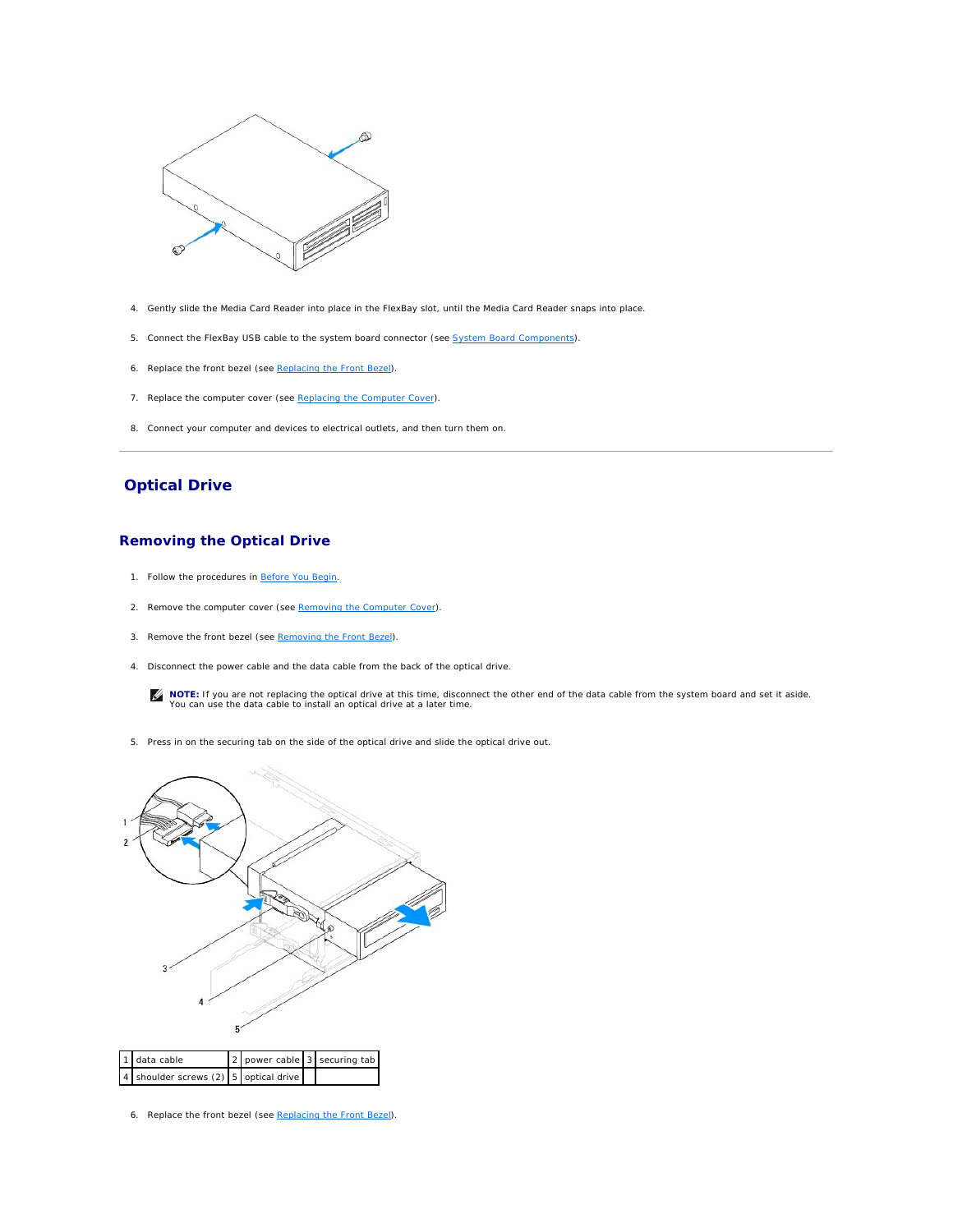- <span id="page-21-0"></span>7. Replace the computer cover (see [Replacing the Computer Cover](file:///C:/data/systems/insp560st/en/sm/cover.htm#wp1189467)).
- 8. Connect your computer and devices to electrical outlets, and then turn them on.
- 9. Configure the drives in system setup (see [System Setup Options](file:///C:/data/systems/insp560st/en/sm/setup.htm#wp1166955)).

# **Replacing the Optical Drive**

- 1. Follow the procedures in [Before You Begin](file:///C:/data/systems/insp560st/en/sm/before.htm#wp1142684).
- 2. If not present, attach the two shoulder screws to the optical drive.

**NOTE:** If you are replacing an existing drive, remove the shoulder screws from the existing drive and attach them to the replacement drive.

- 3. Gently slide the optical drive into the optical-drive bay, until the optical drive snaps into place.
- 4. Connect the power cable and the data cable to the optical drive.
- 5. If disconnected, connect the data cable to the system board connector (see [System Board Components](file:///C:/data/systems/insp560st/en/sm/techov.htm#wp1206583)).
- 6. Replace the front bezel (see [Replacing the Front Bezel](file:///C:/data/systems/insp560st/en/sm/bezel.htm#wp1181929)).
- 7. Replace the computer cover (see [Replacing the Computer Cover](file:///C:/data/systems/insp560st/en/sm/cover.htm#wp1189467)).
- 8. Connect your computer and devices to electrical outlets, and turn them on.

See the documentation that came with the optical drive for instructions on installing any software required for optical drive operation.

9. Check the System Setup for drive configuration changes (see [Entering System Setup](file:///C:/data/systems/insp560st/en/sm/setup.htm#wp1160276)).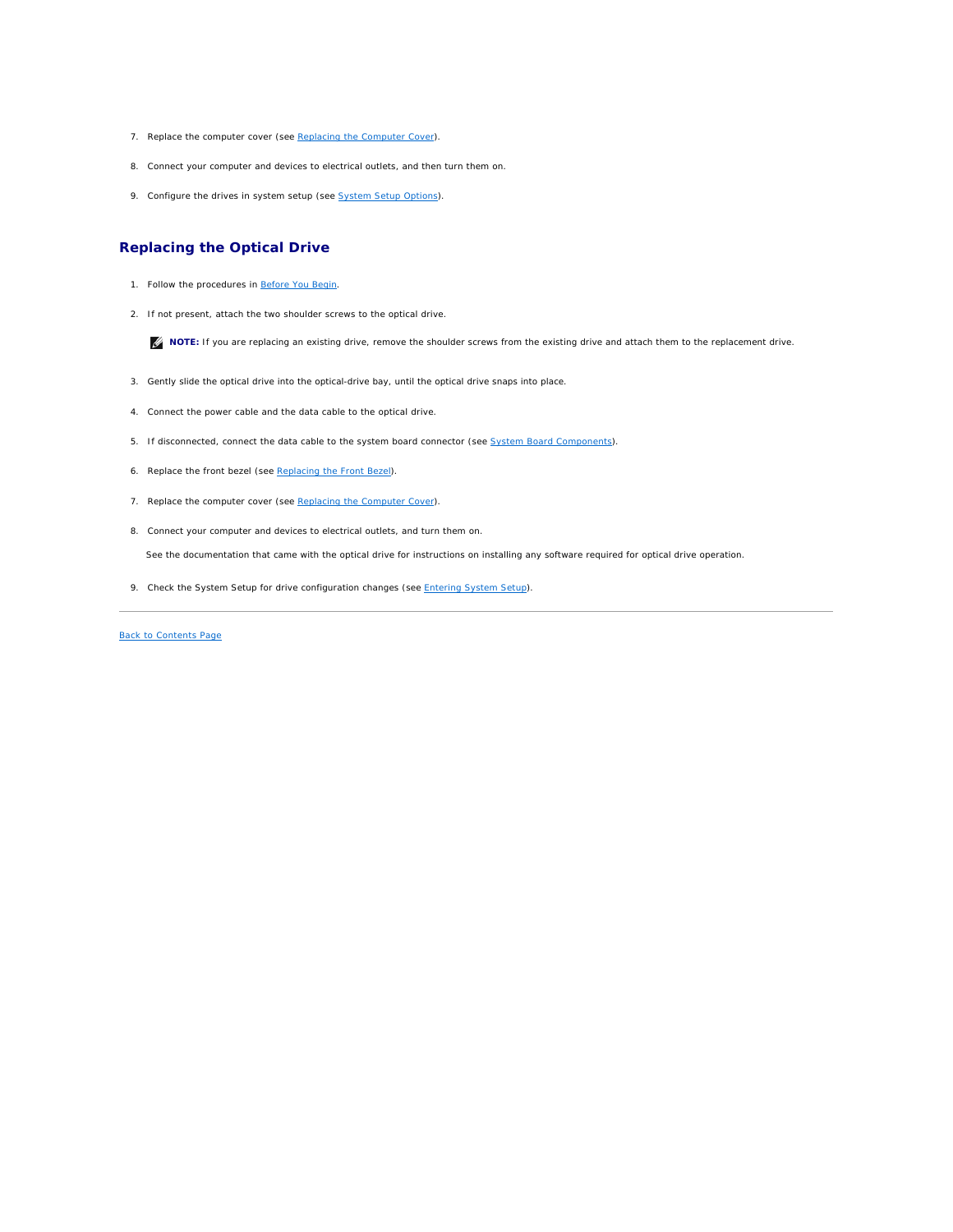#### <span id="page-22-0"></span> **Fans**

#### **Dell™ Inspiron™ 560s Service Manual**

- Removing the Processor Fan and Heat Sink Assembly
- Replacing the Processor Fan and Heat Sink Assembly
- Removing the Chassis Fan
- Replacing the Chassis Fan
- WARNING: Before working inside your computer, read the safety information that shipped with your computer. For additional safety best<br>practices information, see the Regulatory Compliance Homepage at www.dell.com/regulatory
- **WARNING: To guard against likelihood of electric shock, laceration by moving fan blades or other unexpected injuries, always unplug your computer from the electrical outlet before removing the cover.**
- **WARNING: Do not operate your equipment with any cover(s) (including computer covers, bezels, filler brackets, front-panel inserts, etc.) removed.**

**CAUTION: Only a certified service technician should perform repairs on your computer. Damage due to servicing that is not authorized by Dell™ is not covered by your warranty.**

## <span id="page-22-1"></span>**Removing the Processor Fan and Heat Sink Assembly**

**CAUTION: The processor fan with the heat sink is one single unit. Do not try to remove the fan separately.**

 $\triangle$  CAUTION: Do not touch the fan blades when you are removing the processor fan and heat sink assembly. This could damage the fan.

- 1. Follow the procedures in [Before You Begin](file:///C:/data/systems/insp560st/en/sm/before.htm#wp1142684).
- 2. Remove the computer cover (see **Removing the Computer Cover**).
- 3. Disconnect the processor fan cable from the system board connector (see [System Board Components](file:///C:/data/systems/insp560st/en/sm/techov.htm#wp1206583)).
- 4. Carefully move away any cables that are routed over the processor fan and heat sink assembly.
- CAUTION: Despite having a plastic shield, the processor fan and heat sink assembly may be very hot during normal operation. Be sure that it has **had sufficient time to cool before you touch it.**
- 5. Loosen the four captive screws that secure the processor fan and heat sink assembly and lift it straight up.



**IF NOTE:** The processor fan and heat sink assembly in your computer may not look exactly like the one shown in the illustration above.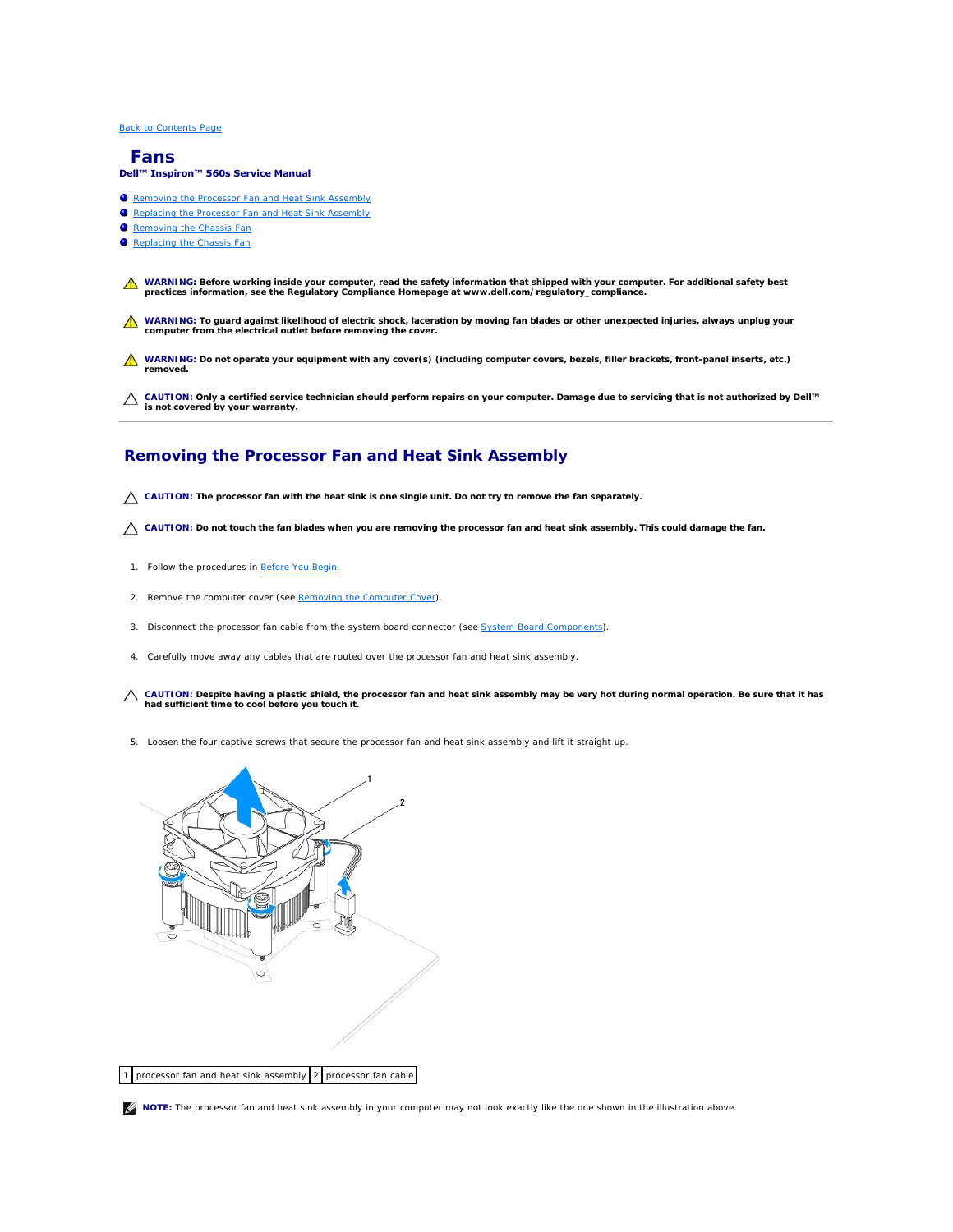# <span id="page-23-1"></span><span id="page-23-0"></span>**Replacing the Processor Fan and Heat Sink Assembly**

 $\triangle$  CAUTION: When reinstalling the fan, ensure that you do not pinch the wires that run between the system board and the fan.

- 1. Follow the procedures in **[Before You Begin](file:///C:/data/systems/insp560st/en/sm/before.htm#wp1142684)**.
- 2. Clean the thermal grease from the bottom of the processor fan and heat sink assembly.

**CAUTION: Ensure that you apply new thermal grease. New thermal grease is critical for ensuring adequate thermal bonding, which is a requirement for optimal processor operation.**

- 3. Apply the new thermal grease to the top of the processor.
- 4. Align the captive screws on the processor fan and heat sink assembly to the four metal screw-hole projections on the system board.
- 5. Tighten the four captive screws that secure the processor fan and heat sink assembly to the system board.

**NOTE:** Ensure that the processor fan and heat sink assembly is correctly seated and secure.

- 6. Connect the processor fan cable to the system board connector (see [System Board Components](file:///C:/data/systems/insp560st/en/sm/techov.htm#wp1206583)).
- 7. Replace the computer cover (see [Replacing the Computer Cover](file:///C:/data/systems/insp560st/en/sm/cover.htm#wp1189467)).
- 8. Connect your computer and devices to electrical outlets, and turn them on.

## <span id="page-23-2"></span>**Removing the Chassis Fan**

- CAUTION: Do not touch the fan blades when you are removing the chassis fan. This could damage the fan.
- 1. Follow the procedures in [Before You Begin](file:///C:/data/systems/insp560st/en/sm/before.htm#wp1142684).
- 2. Remove the computer cover (see [Removing the Computer Cover\)](file:///C:/data/systems/insp560st/en/sm/cover.htm#wp1189404).
- 3. Disconnect the chassis fan cable from the system board connector (see [System Board Components](file:///C:/data/systems/insp560st/en/sm/techov.htm#wp1206583)).
- 4. Remove the screw that secures the chassis fan to the chassis.
- 5. Slide the chassis fan towards the front of the computer and lift it out.



screw 2 chassis fan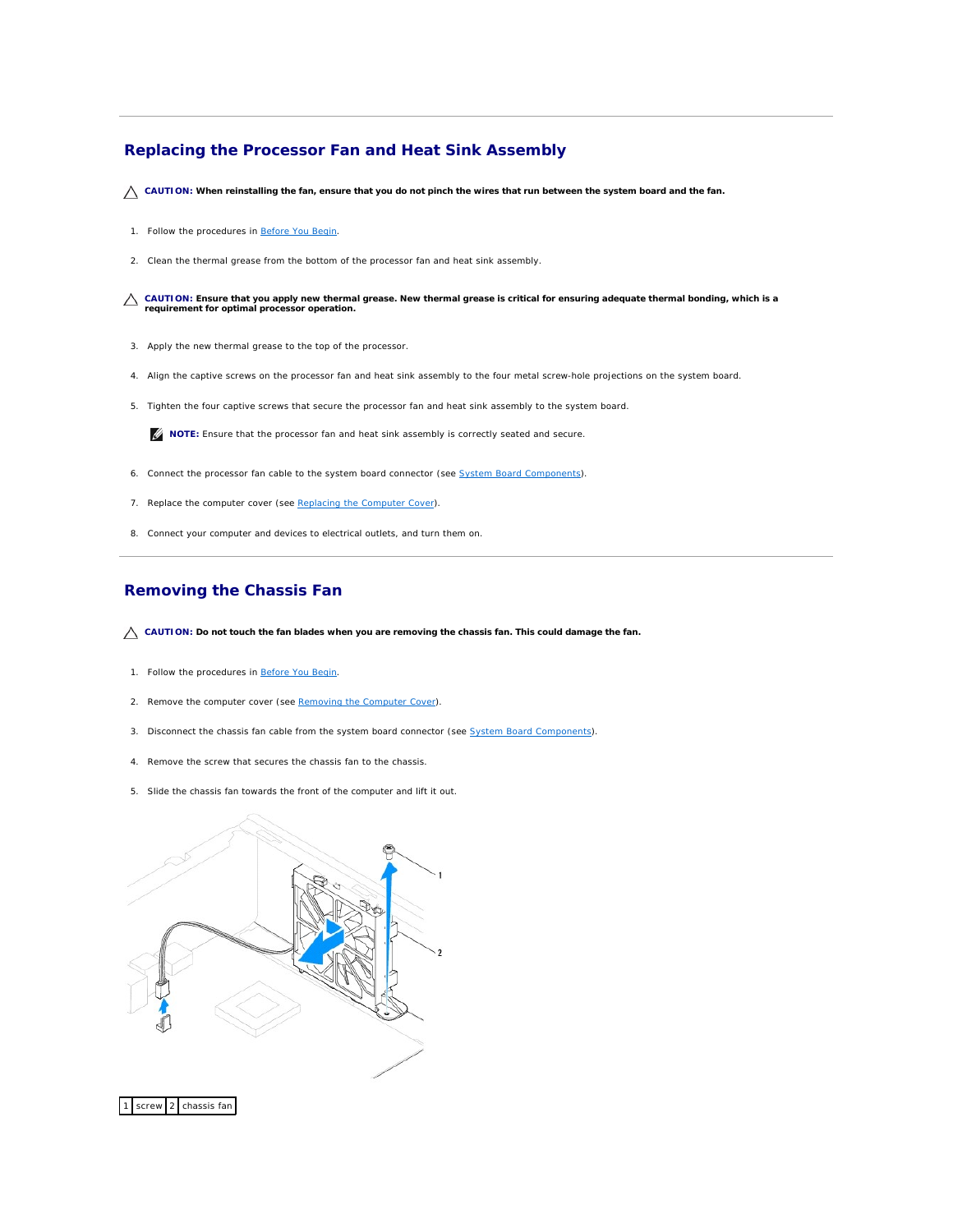# <span id="page-24-0"></span>**Replacing the Chassis Fan**

- 1. Follow the procedures in [Before You Begin](file:///C:/data/systems/insp560st/en/sm/before.htm#wp1142684).
- 2. Align the chassis-fan top and bottom tabs with the projections in the chassis, and slide the chassis fan towards the back of the computer.



## 1 Chassis-fan bottom tab 2 Chassis-fan top tabs  $(2)$  3 screw

- 3. Replace the screw that secures the chassis fan to the chassis.
- 4. Connect the chassis fan cable to the system board connector (see [System Board Components\)](file:///C:/data/systems/insp560st/en/sm/techov.htm#wp1206583).
- 5. Replace the computer cover (see [Replacing the Computer Cover](file:///C:/data/systems/insp560st/en/sm/cover.htm#wp1189467)).
- 6. Connect your computer and devices to electrical outlets, and turn them on.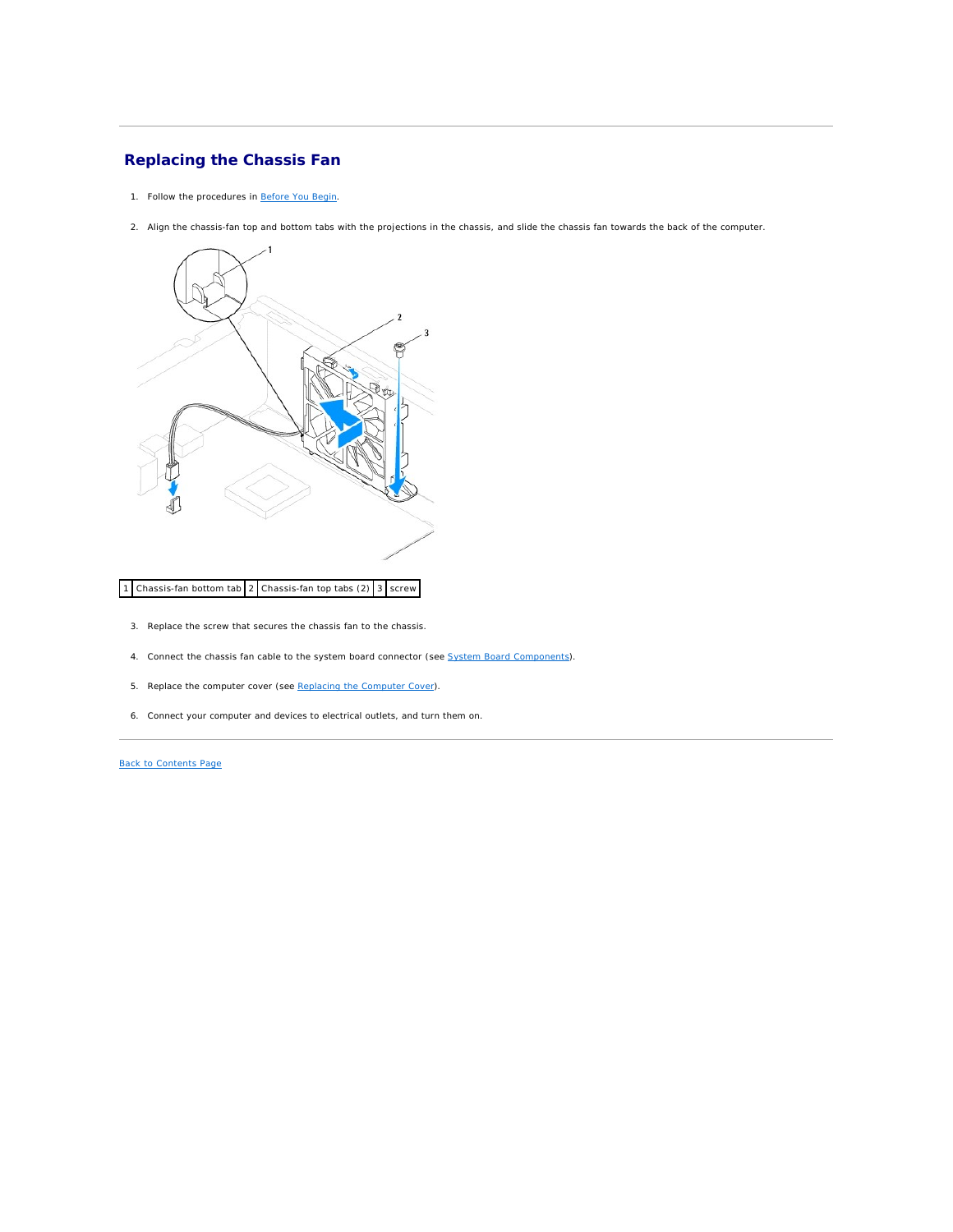#### <span id="page-25-0"></span> **Front I/O Panel Dell™ Inspiron™ 560s Service Manual**

- Removing the Front I/O Panel
- **C** Replacing the Front I/O Panel

WARNING: Before working inside your computer, read the safety information that shipped with your computer. For additional safety best<br>practices information, see the Regulatory Compliance Homepage at www.dell.com/regulatory

WARNING: To guard against electrical shock, always unplug your computer from the electrical outlet before removing the cover.

WARNING: Do not operate your equipment with any cover(s) (including computer covers, bezels, filler brackets, front-panel inserts, etc.) **removed.** 

**CAUTION: Only a certified service technician should perform repairs on your computer. Damage due to servicing that is not authorized by Dell™ is not covered by your warranty.**

# <span id="page-25-1"></span>**Removing the Front I/O Panel**

- 1. Follow the procedures in [Before You Begin](file:///C:/data/systems/insp560st/en/sm/before.htm#wp1142684).
- 2. Remove the computer cover (see [Removing the Computer Cover\)](file:///C:/data/systems/insp560st/en/sm/cover.htm#wp1189404).
- 3. Remove the front bezel (see [Removing the Front Bezel](file:///C:/data/systems/insp560st/en/sm/bezel.htm#wp1181855)).
- 4. Remove the support bracket (see [Removing the Support Bracket](file:///C:/data/systems/insp560st/en/sm/bracket.htm#wp1189054)).
- 5. Remove the hard drive (see [Removing the Hard Drive\)](file:///C:/data/systems/insp560st/en/sm/drives.htm#wp1202258).
- **CAUTION: When sliding the front I/O panel out of the computer, be extremely careful. Carelessness may result in damage to the cable connectors and the cable routing clips.**
- 6. Disconnect all the cables that are connected to the front I/O panel from the system board connectors. Note the routing of all cables as you remove them<br>so that you can re-route them correctly after installing the new fr
- 7. Remove the screw that secures the front I/O panel to the chassis.
- 8. Slide the front I/O panel towards the left and gently pull it out.



## <span id="page-25-2"></span>**Replacing the Front I/O Panel**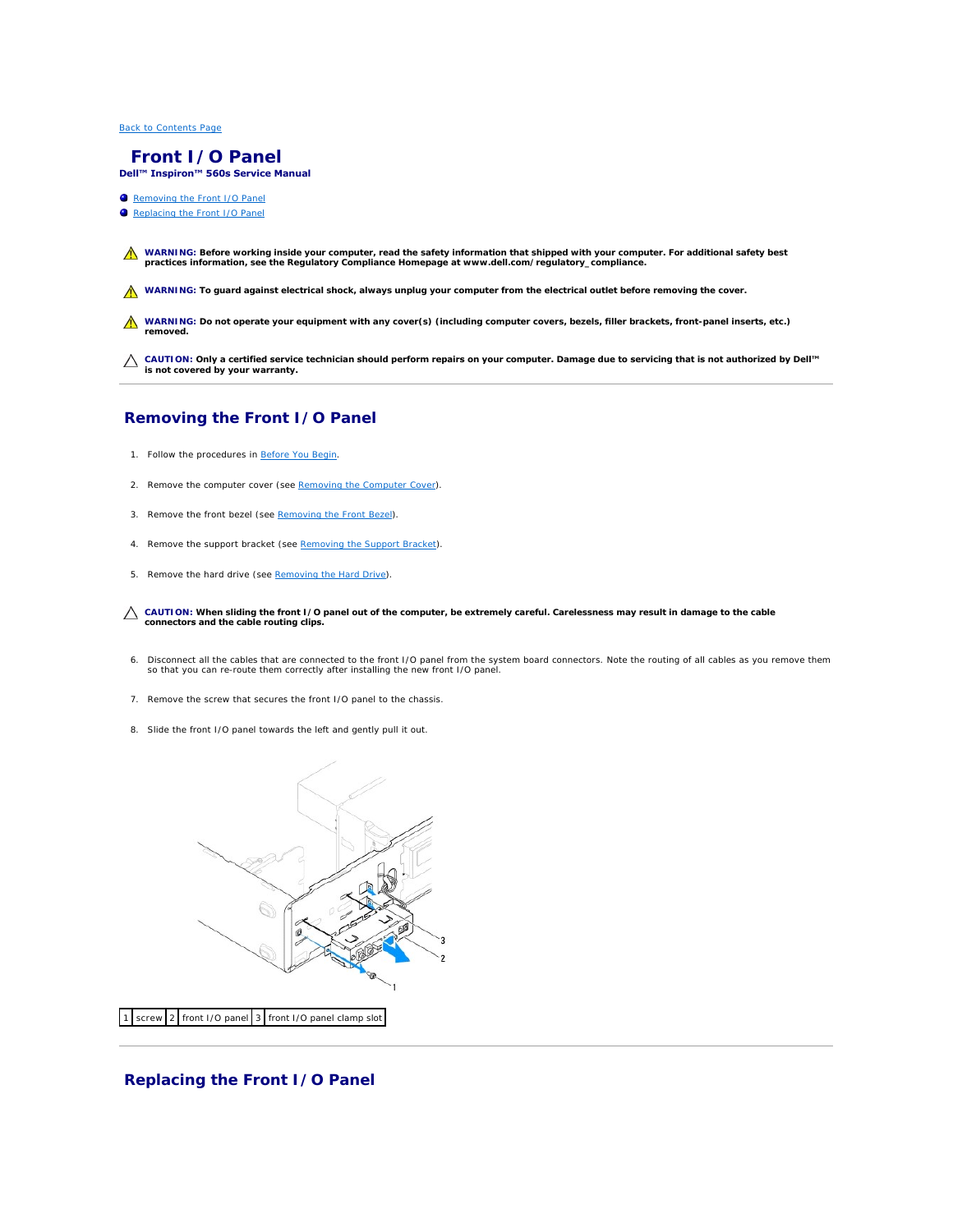**CAUTION: Take care not to damage the cable connectors and the cable routing clips when sliding the front I/O panel into the front I/O panel clamp slot.**

- 1. Follow the procedures in [Before You Begin](file:///C:/data/systems/insp560st/en/sm/before.htm#wp1142684).
- 2. Route and connect the cables that you disconnected from the system board connectors.
- 3. Align and slide the front I/O panel into the front I/O panel clamp slot.
- 4. Replace the screw that secures the front I/O panel to the chassis.
- 5. Replace the hard drive (see [Replacing the Hard Drive](file:///C:/data/systems/insp560st/en/sm/drives.htm#wp1187504)).
- 6. Replace the support bracket (see [Replacing the Support Bracket](file:///C:/data/systems/insp560st/en/sm/bracket.htm#wp1181287)).
- 7. Replace the front bezel (see [Replacing the Front Bezel](file:///C:/data/systems/insp560st/en/sm/bezel.htm#wp1181929)).
- 8. Replace the computer cover (see [Replacing the Computer Cover](file:///C:/data/systems/insp560st/en/sm/cover.htm#wp1189467)).
- 9. Connect your computer and devices to electrical outlets, and turn them on.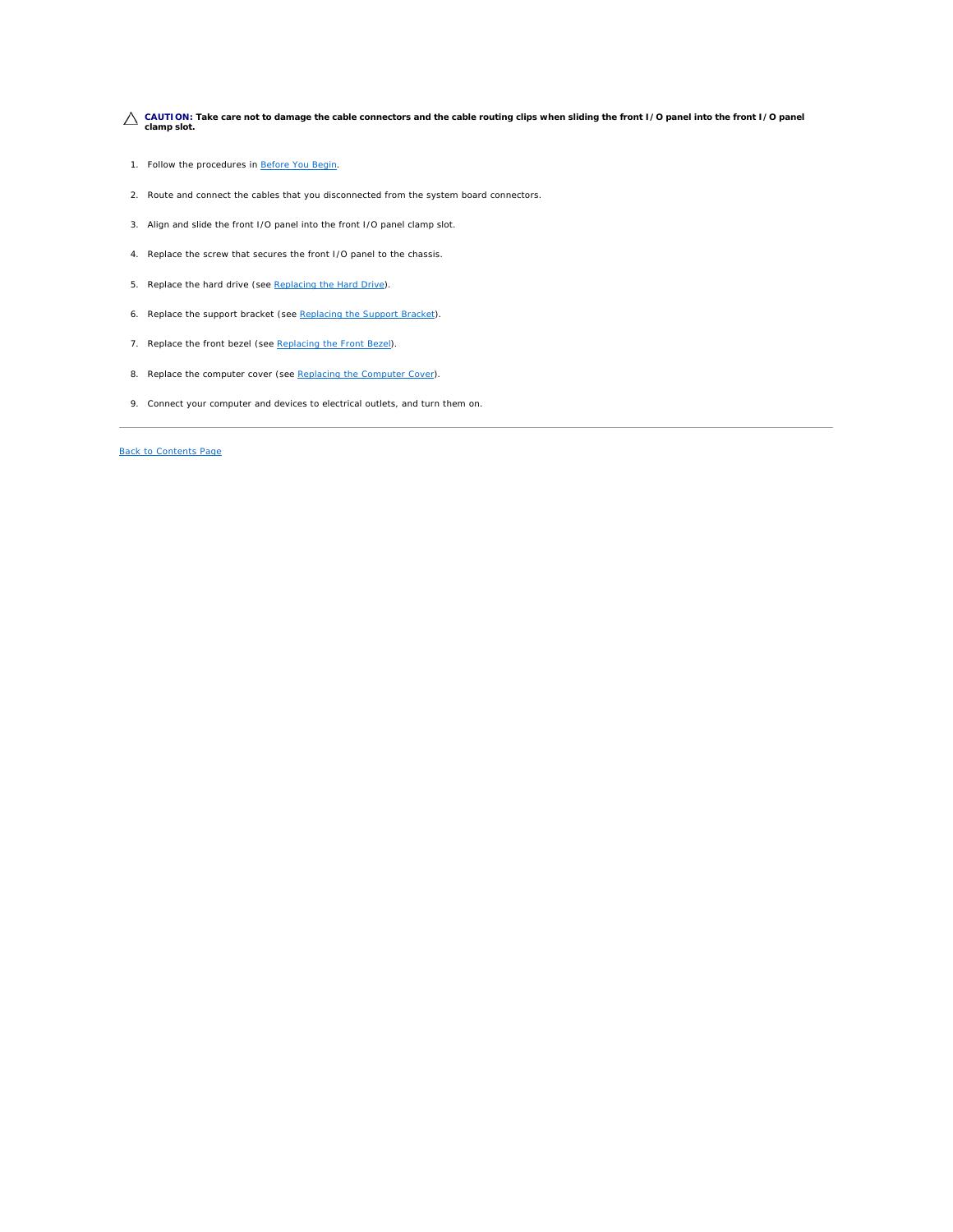#### <span id="page-27-0"></span> **Memory Module(s) Dell™ Inspiron™ 560s Service Manual**

- **C** Removing the Memory Module(s)
- Replacing the Memory Module(s)
- **Recommended Memory Configuration**
- Setting Up Dual-Channel Memory Configuration

WARNING: Before working inside your computer, read the safety information that shipped with your computer. For additional safety best<br>practices information, see the Regulatory Compliance Homepage at www.dell.com/regulatory

WARNING: To guard against electrical shock, always unplug your computer from the electrical outlet before removing the cover.

WARNING: Do not operate your equipment with any cover(s) (including computer covers, bezels, filler brackets, front-panel inserts, etc.) **removed.** 

**CAUTION: Only a certified service technician should perform repairs on your computer. Damage due to servicing that is not authorized by Dell™ is not covered by your warranty.**

# <span id="page-27-1"></span>**Removing the Memory Module(s)**

- 1. Follow the procedures in [Before You Begin](file:///C:/data/systems/insp560st/en/sm/before.htm#wp1142684).
- 2. Remove the computer cover (see [Removing the Computer Cover\)](file:///C:/data/systems/insp560st/en/sm/cover.htm#wp1189404).
- 3. Locate the memory module(s) on the system board (see [System Board Components](file:///C:/data/systems/insp560st/en/sm/techov.htm#wp1206583)).
- 4. Press out the securing clip at each end of the memory-module connector.



5. Grasp the memory module and pull it upwards.

If the memory module is difficult to remove, gently ease the memory module back and forth to remove it from the memory-module connector.

# <span id="page-27-2"></span>**Replacing the Memory Module(s)**

- 1. Follow the procedures in [Before You Begin](file:///C:/data/systems/insp560st/en/sm/before.htm#wp1142684).
- 2. Press out the securing clip at each end of the memory-module connector.
- 3. Follow the memory installation guidelines (see [Recommended Memory Configuration](#page-28-0)).

#### **CAUTION: Do not install ECC memory modules.**

4. Align the notch on the bottom of the memory module with the tab in the memory-module connector.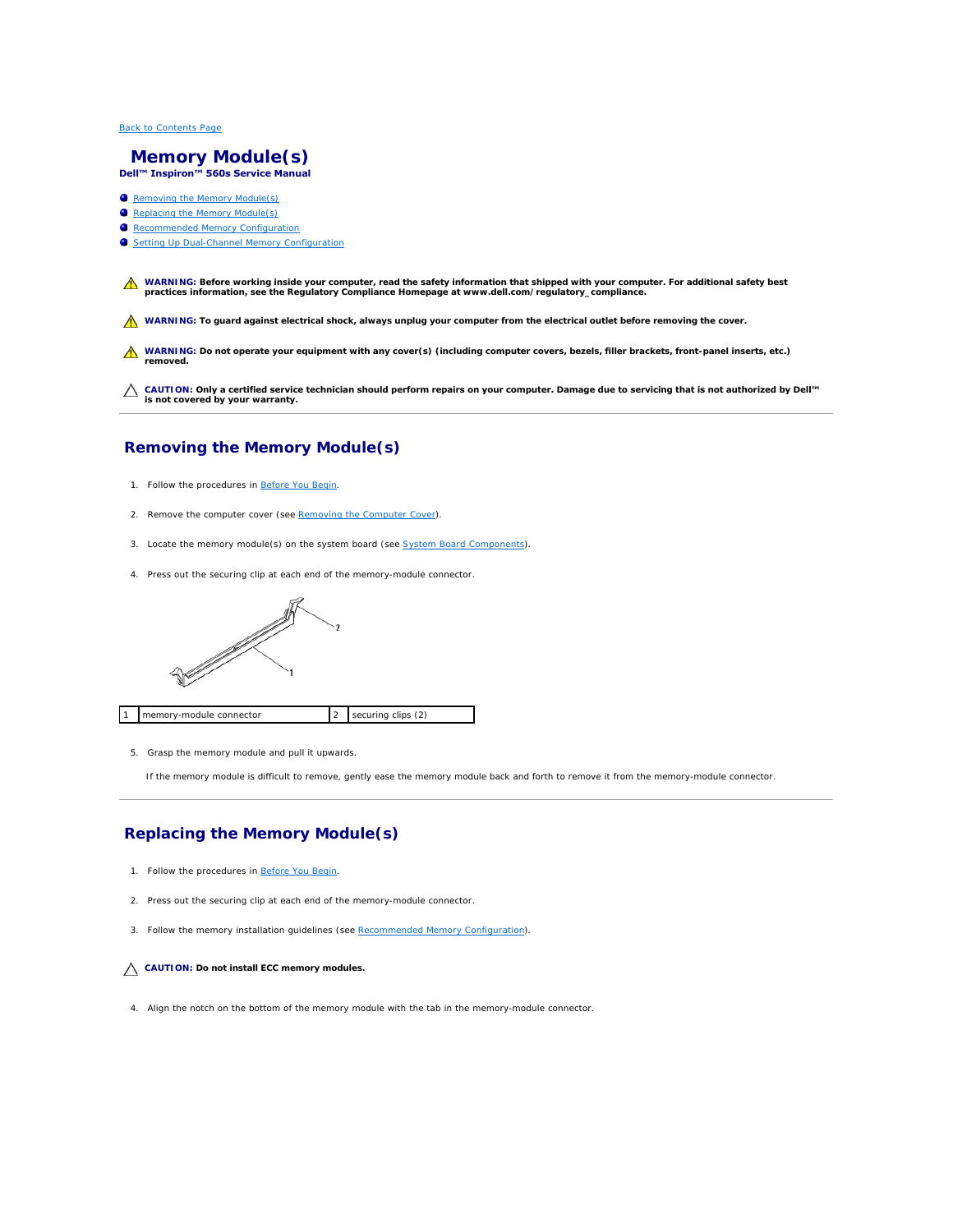<span id="page-28-2"></span>

|     | (2)<br>cutouts | tap           |
|-----|----------------|---------------|
| - - |                | memory module |

- **CAUTION: To avoid damage to the memory module, press the memory module straight down into the memory-module connector while you apply equal force to each end of the memory module.**
- 5. Insert the memory module into the memory-module connector until the memory module snaps into position.
	- If you insert the memory module correctly, the securing clips snap into the cutouts at each end of the memory module.



cutouts (2) 2 securing clip (snapped in position)

- 6. Replace the computer cover (see [Replacing the Computer Cover](file:///C:/data/systems/insp560st/en/sm/cover.htm#wp1189467)).
- 7. Connect your computer and devices to electrical outlets, and then turn them on.

If the message appears stating that memory size has changed, press <F1> to continue.

- 8. Log on to your computer.
- 9. Right-click the **My Computer** icon on your Microsoft® Windows® desktop and click **Properties**.
- 10. Click the **General** tab.
- 11. To verify that the memory is installed correctly, check the amount of memory (RAM) listed.

#### <span id="page-28-0"></span>**Recommended Memory Configuration**

While installing or replacing memory, refer to the table below. For the location of the memory-module connectors, see [System Board Components](file:///C:/data/systems/insp560st/en/sm/techov.htm#wp1206583).

| I One module      | Two modules                | Three modules                       | Four modules                                             |
|-------------------|----------------------------|-------------------------------------|----------------------------------------------------------|
| DIMM <sub>1</sub> | DIMM <sub>1</sub><br>DIMM3 | DIMM1<br>DIMM3<br>DIMM <sub>2</sub> | DIMM <sub>1</sub><br>DIMM3<br>DIMM <sub>2</sub><br>DIMM4 |

# <span id="page-28-1"></span>**Setting Up Dual-Channel Memory Configuration**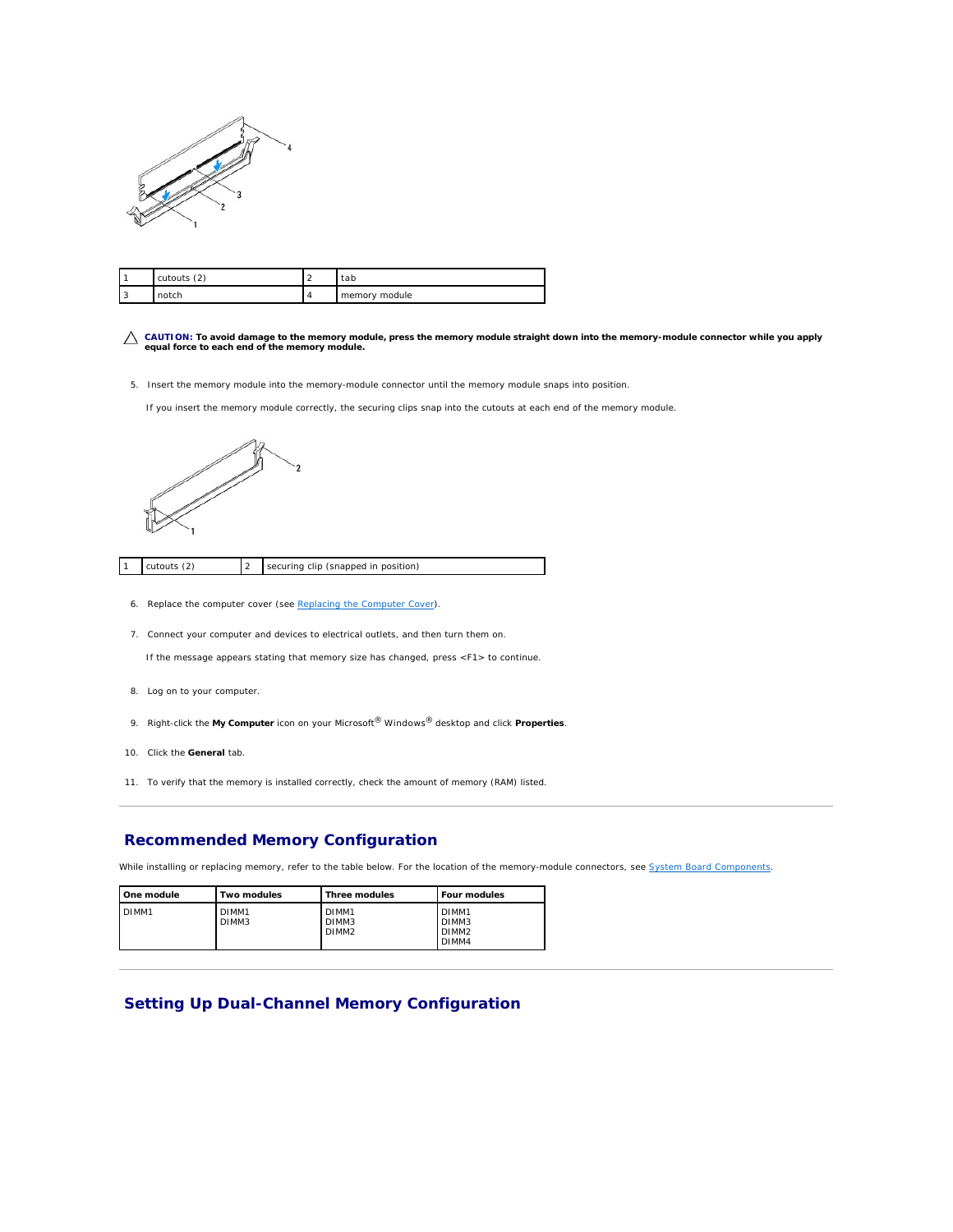

 Pair A: matched pair of memory modules in connectors DIMM1 and DIMM3 Pair B: matched pair of memory modules in connectors DIMM2 and DIMM4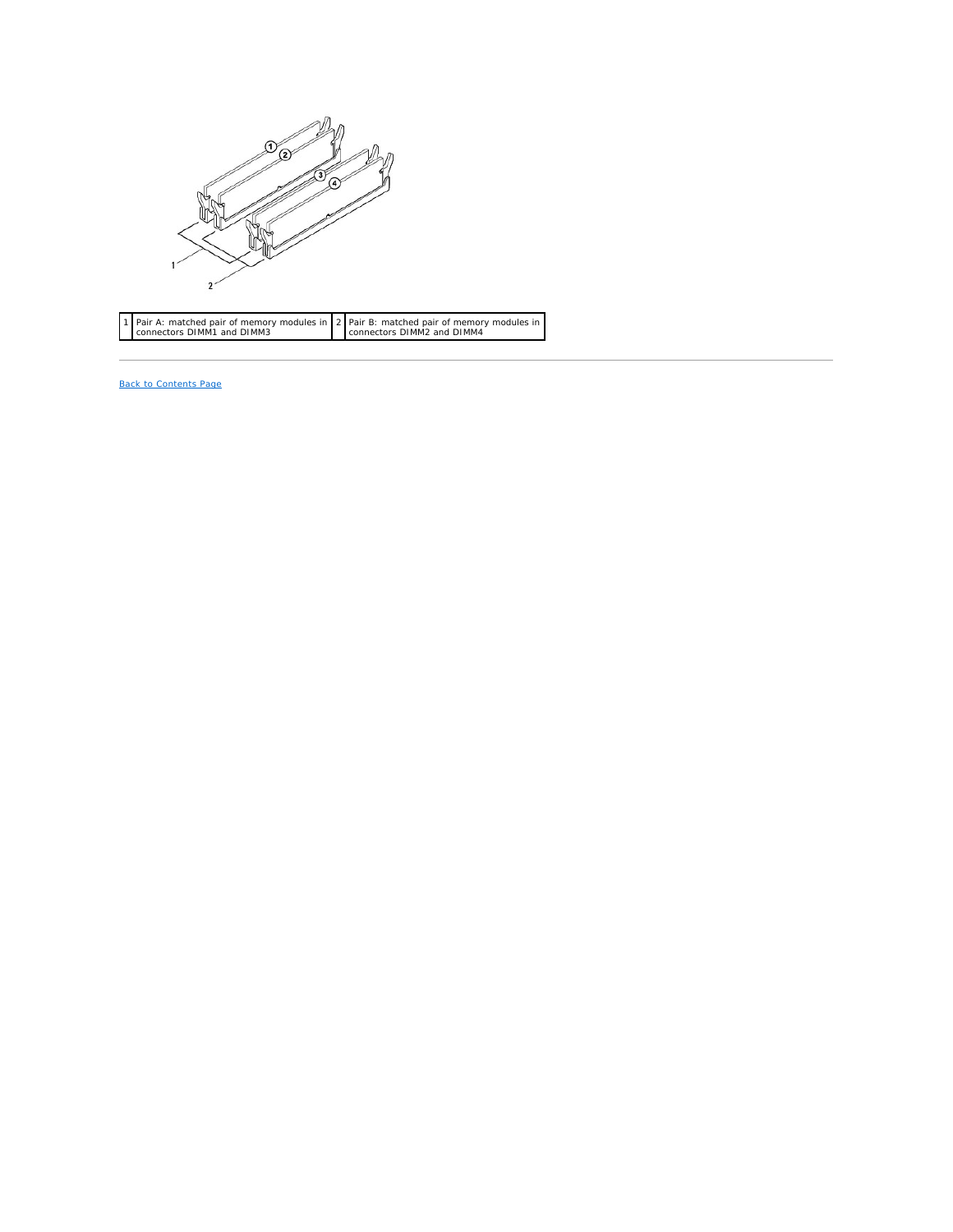#### <span id="page-30-0"></span> **Power Supply Dell™ Inspiron™ 560s Service Manual**

- Removing the Power Supply
- Replacing the Power Supply
- WARNING: Before working inside your computer, read the safety information that shipped with your computer. For additional safety best<br>practices information, see the Regulatory Compliance Homepage on www.dell.com at the fol
- WARNING: To guard against electrical shock, always unplug your computer from the electrical outlet before removing the cover.
- **WARNING: Do not operate your equipment with any cover(s) (including computer covers, bezels, filler brackets, front-panel inserts, etc.) removed.**

**CAUTION: Only a certified service technician should perform repairs on your computer. Damage due to servicing that is not authorized by Dell™ is not covered by your warranty.**

# <span id="page-30-1"></span>**Removing the Power Supply**

- 1. Follow the procedures in [Before You Begin](file:///C:/data/systems/insp560st/en/sm/before.htm#wp1142684).
- 2. Remove the computer cover (see [Removing the Computer Cover\)](file:///C:/data/systems/insp560st/en/sm/cover.htm#wp1189404).
- 3. Disconnect the DC power cables from the system board and the drives.

Note the routing of the DC power cables underneath the tabs in the computer chassis as you remove them from the system board and drives. You must<br>route these cables properly when you replace them to prevent them from being

- 4. Remove the support bracket (see [Removing the Support Bracket](file:///C:/data/systems/insp560st/en/sm/bracket.htm#wp1189054)).
- 5. Remove all the cables from the securing clip on the side of the power supply.
- 6. Remove the three screws that secure the power supply to the computer chassis.



1 screws (3) 2 power supply 3 release latch

7. While pressing down on the release latch, slide out the power supply and then lift it out.

# <span id="page-30-2"></span>**Replacing the Power Supply**

- 1. Follow the procedures in [Before You Begin](file:///C:/data/systems/insp560st/en/sm/before.htm#wp1142684).
- 2. While pressing down on the release latch, slide the replacement power supply towards the back of the computer.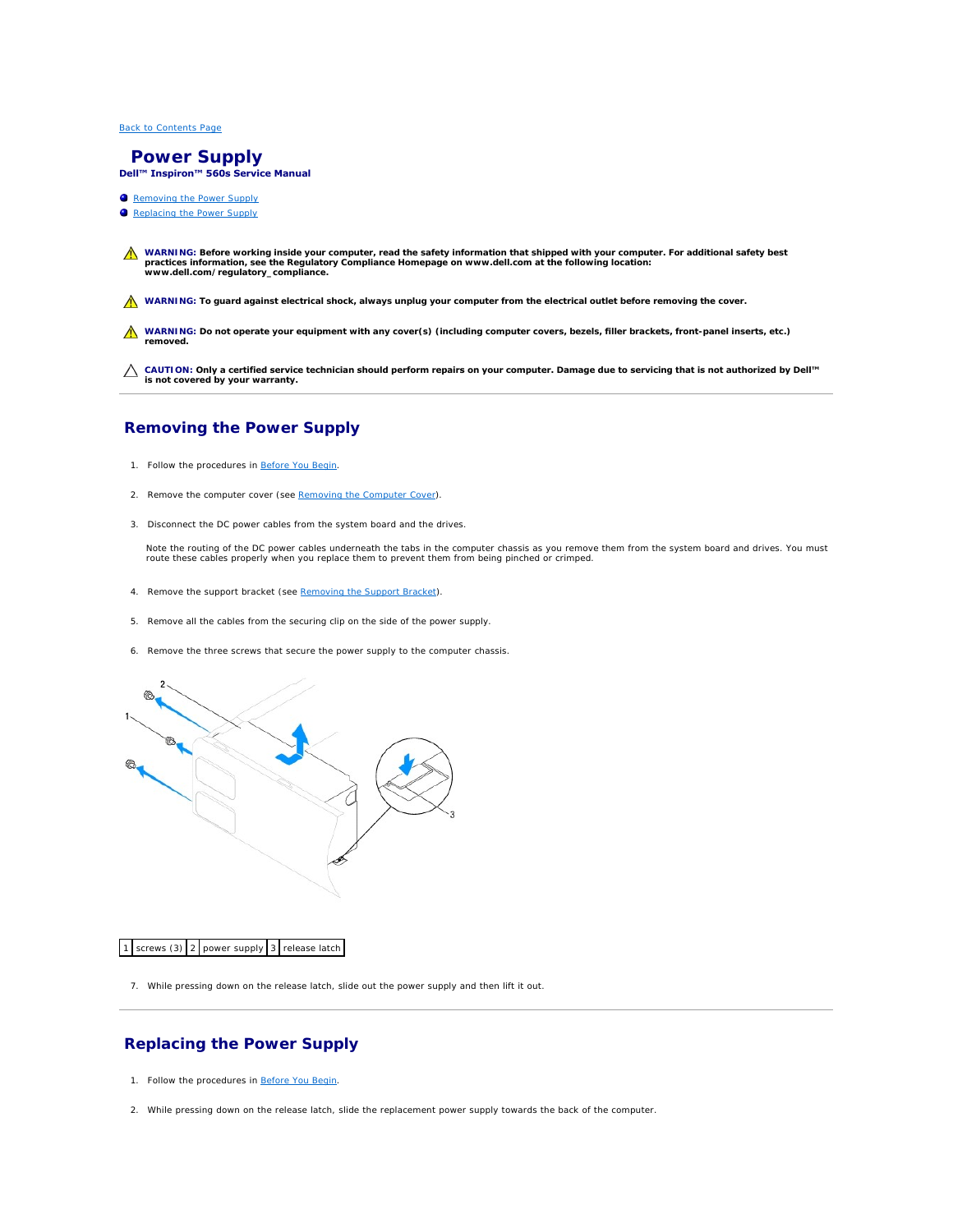WARNING: Failure to replace and tighten all screws may cause electrical shock as these screws are a key part of the system grounding.

3. Replace the three screws that secure the power supply to the computer chassis.

**INOTE:** Route the DC power cables under the chassis tabs. The cables must be properly routed to prevent the cables from being damaged.

- 4. Connect the DC power cables to the system board and drives.
- 5. Secure all the cables to the securing clip on the side of the power supply.

**NOTE:** Double-check all cable connections to make sure they are secure.

- 6. Replace the support bracket (see [Replacing the Support Bracket](file:///C:/data/systems/insp560st/en/sm/bracket.htm#wp1181287)).
- 7. Replace the computer cover (see [Replacing the Computer Cover](file:///C:/data/systems/insp560st/en/sm/cover.htm#wp1189467)).
- 8. Connect your computer and devices to electrical outlets, and turn them on.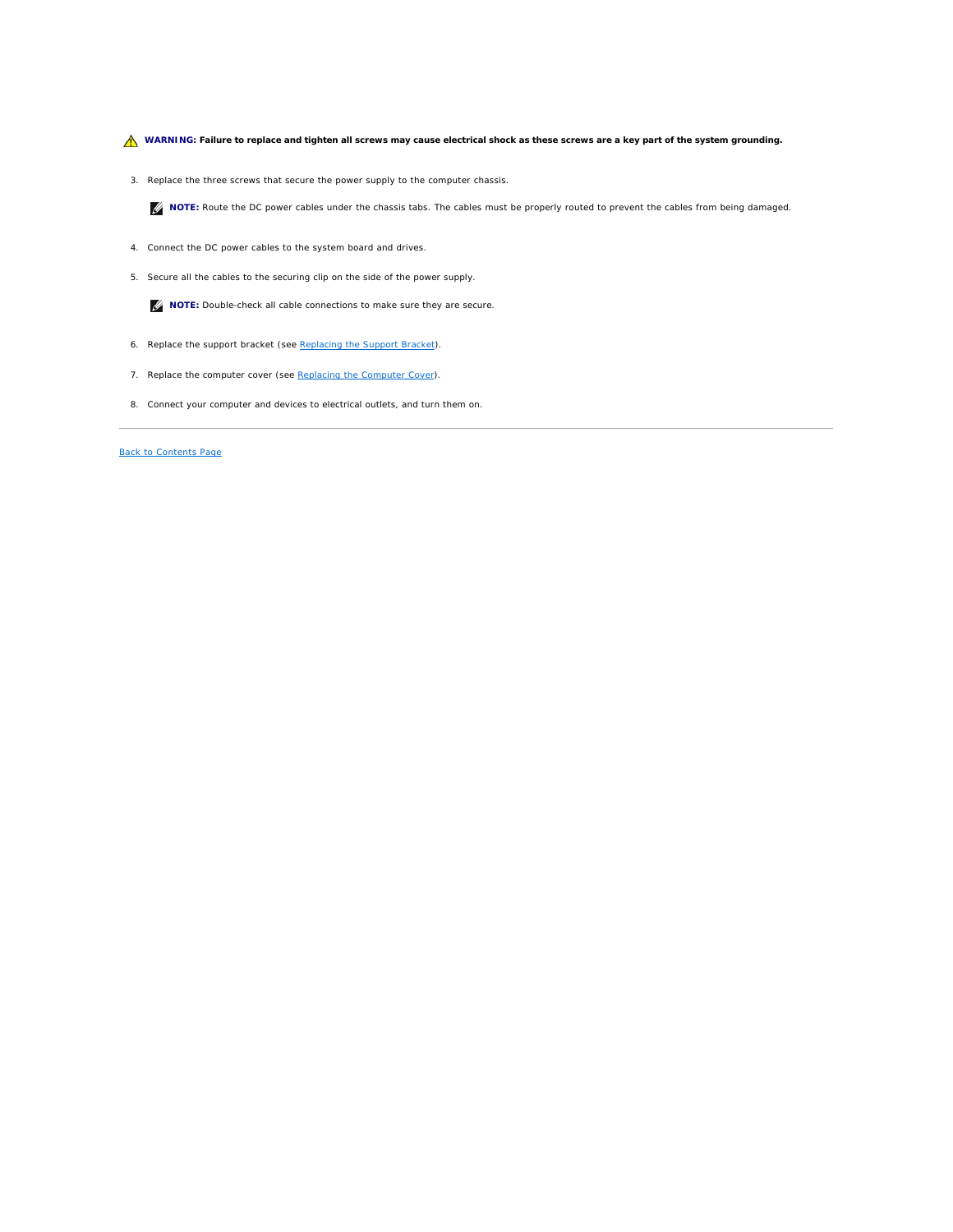#### <span id="page-32-0"></span> **System Setup Dell™ Inspiron™ 560s Service Manual**

- **O** Overview
- **O** Entering System Setup
- **O** Clearing Forgotten Passwords
- Clearing CMOS Settings
- Flashing the BIOS

# <span id="page-32-1"></span>**Overview**

Use System Setup to:

- l Change the system configuration information after you add, change, or remove any hardware in your computer.
- 1 Set or change a user-selectable option such as the user password.
- l View the installed amount of memory or set the type of hard drive installed.

**CAUTION: Only a certified service technician should perform repairs on your computer. Damage due to servicing that is not authorized by Dell™ is not covered by your warranty.**

**CAUTION: Do not change the settings in system setup unless you are an expert computer user. Certain changes can cause your computer to work incorrectly.**

**IG NOTE:** Before you use System Setup, it is recommended that you write down the System Setup screen information for future reference.

# <span id="page-32-2"></span>**Entering System Setup**

- 1. Turn on (or restart) your computer.
- 2. When the DELL logo appears, press <F2> immediately.

**NOTE:** Keyboard failure may result when a key on the keyboard is held down for extended periods of time. To avoid possible keyboard failure,<br>press and release <F2> in even intervals until the system setup screen appears.

If you wait too long and the operating system logo appears, continue to wait until you see the Microsoft® Windows® desktop, then shut down your computer and try again.

## **System Setup Screens**

**Options List —** This field appears on the top of the system setup window. The tabbed options contain features that define the configuration of your computer,<br>including installed hardware, power conservation, and security

**Option Field —** This field contains information about each option. In this field you can view your current settings and make changes to your settings. Use the<br>right- and left-arrow keys to highlight an option. Press <Ente

Help Field - This field provides context sensitive help based on the options selected.

**Key Functions** — This field appears below the Option Field and lists keys and their functions within the active system setup field.

# **System Setup Options**

**I** NOTE: Depending on your computer and installed devices, the items listed in this section may not appear, or may not appear exactly as listed.

| System Info    |                                                      |  |
|----------------|------------------------------------------------------|--|
| BIOS Info      | Displays the BIOS version and date.                  |  |
| System         | Displays the computer model number.                  |  |
| Service Tag    | Displays the service tag of the computer.            |  |
| Asset Tag      | Displays the asset tag for the computer, if present. |  |
| Processor Type | Displays the processor type.                         |  |
|                |                                                      |  |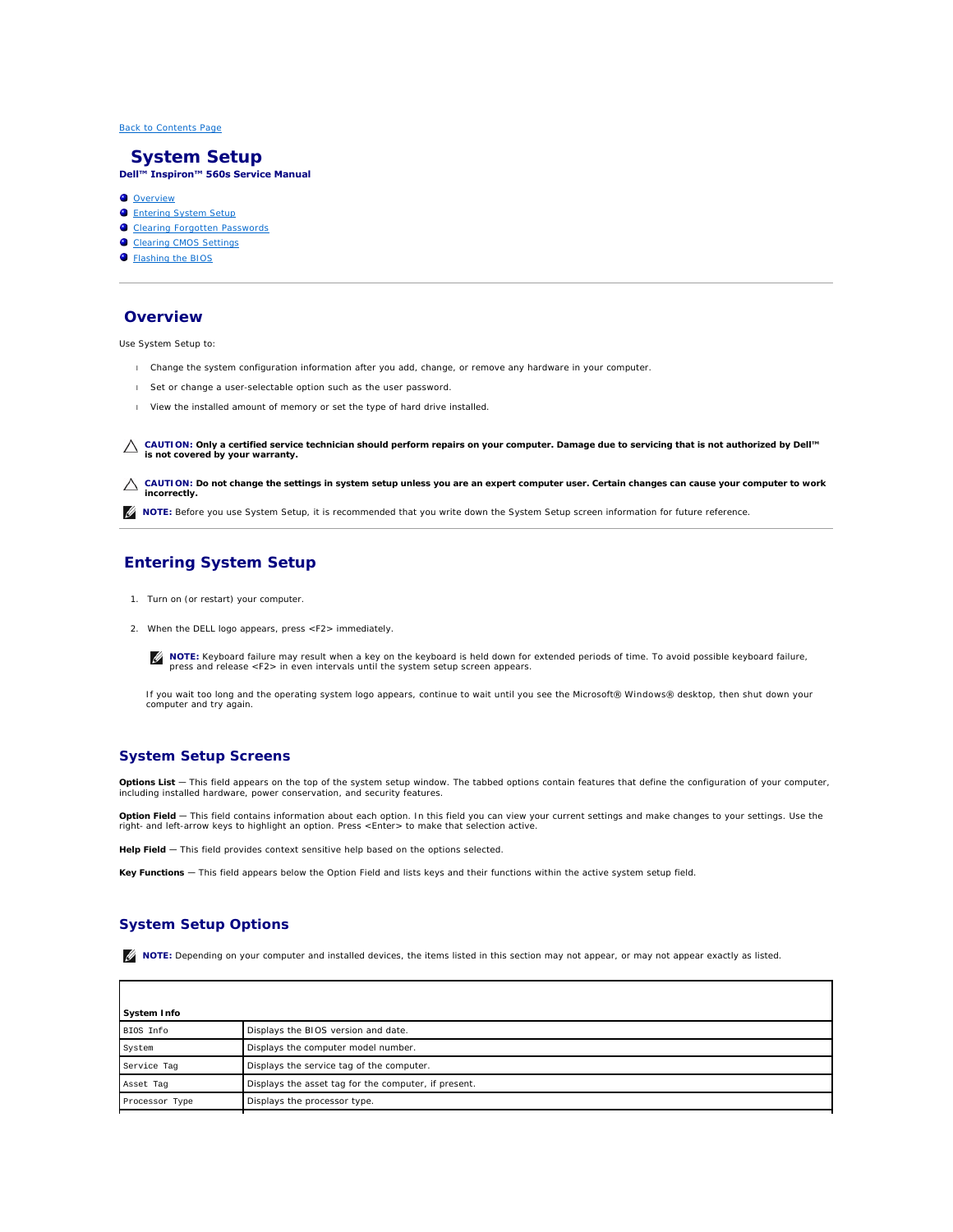| Processor L1 Cache               | Displays the amount of processor Level 1 cache.                                                                                                                           |
|----------------------------------|---------------------------------------------------------------------------------------------------------------------------------------------------------------------------|
| Processor L2 Cache               | Displays the amount of processor Level 2 cache.                                                                                                                           |
| Memory Installed                 | Indicates the amount of installed memory.                                                                                                                                 |
| Memory Available                 | Indicates the amount of available memory.                                                                                                                                 |
| Memory Speed                     | Indicates the frequency of installed memory.                                                                                                                              |
| Memory Technology                | Indicates the type of installed memory.                                                                                                                                   |
|                                  |                                                                                                                                                                           |
| <b>Standard CMOS Features</b>    |                                                                                                                                                                           |
| Date                             | Displays current date in the format (mm: dd: yyyy).                                                                                                                       |
| Time                             | Displays current time in the format (hh: mm: ss)                                                                                                                          |
| SATA 0                           | Displays the SATA drives connected to the SATA 0 connector.                                                                                                               |
| SATA 1                           | Displays the SATA drives connected to the SATA 1 connector.                                                                                                               |
| SATA 2                           | Displays the SATA drives connected to the SATA 2 connector.                                                                                                               |
| SATA 3                           | Displays the SATA drives connected to the SATA 3 connector.                                                                                                               |
|                                  |                                                                                                                                                                           |
|                                  |                                                                                                                                                                           |
| <b>Advanced BIOS Features</b>    |                                                                                                                                                                           |
| CPU Feature                      | Hyper-Threading Technology - Enabled; Disabled (Enabled by default)<br>1<br>Intel SpeedStep® - Enabled; Disabled (Enabled by default)<br>1                                |
|                                  | Virtualization - Enabled; Disabled (Disabled by default)<br>1<br>Limit CPUID Value - Enabled; Disabled (Disabled by default)<br>$\mathbf{I}$                              |
|                                  | CPU XD Support - Enabled; Disabled (Enabled by default)<br>$\mathbf{1}$                                                                                                   |
|                                  | Multi Core Support - Enabled; Disabled (Enabled by default)<br>1                                                                                                          |
| USB Device Setting               | USB Controller - Enabled; Disabled (Enabled by default)                                                                                                                   |
|                                  | USB Operation Mode - HiSpeed; FullSpeed (HiSpeed by default)<br>1                                                                                                         |
|                                  |                                                                                                                                                                           |
|                                  |                                                                                                                                                                           |
| <b>Advanced Chipset Features</b> |                                                                                                                                                                           |
| Onboard Audio<br>Controller      | Enabled; Disabled (Enabled by default)                                                                                                                                    |
| SATA Mode                        | ATA; RAID (ATA by default)                                                                                                                                                |
| Onboard LAN Controller           | Enabled; Disabled (Enabled by default)                                                                                                                                    |
| Onboard LAN Boot ROM             | Enabled; Disabled (Disabled by default)                                                                                                                                   |
|                                  |                                                                                                                                                                           |
| <b>Boot Device Configuration</b> |                                                                                                                                                                           |
| Boot Settings                    | Fast Boot - Enabled; Disabled (Enabled by default)                                                                                                                        |
| Configuration                    | Numlock Key - On; Off (On by default)<br>$\mathbf{1}$<br>Keyboard Errors - Report; Do Not Report (Report by default)<br>$\mathbf{I}$                                      |
|                                  |                                                                                                                                                                           |
| Removable Boot Priority          | Used to set the device priority of removable devices like USB floppy drives. The items displayed are dynamically updated<br>according to the removable devices connected. |
| Hard Disk Boot Priority          | Used to set the device priority of hard drives. The items displayed are dynamically updated according to the hard drives detected.                                        |
| CD/DVD Boot Priority             | Used to set the device priority of CD/DVD drives. The items displayed are dynamically updated according to the CD/DVD drives                                              |
|                                  | detected.                                                                                                                                                                 |
| Network Boot Priority            | Used to set the device priority of network devices. The items displayed are dynamically updated according to the network devices<br>detected.                             |
| USB Boot Priority                | Used to set the device priority of USB drives. The items displayed are dynamically updated according to the USB drives detected.                                          |
| 1st Boot Device                  | Removable Dev.; Hard Drive; CD/DVD; Network; USB; Disabled (Hard Drive by default)                                                                                        |
| 2nd Boot Device                  | Removable Dev.; Hard Drive; CD/DVD; Network; USB; Disabled (USB by default)                                                                                               |
| 3rd Boot Device                  | Removable Dev.; Hard Drive; CD/DVD; Network; USB; Disabled (CD/DVD by default)                                                                                            |
| 4th Boot Device                  | Removable Dev.; Hard Drive; CD/DVD; Network; USB; Disabled (Removable Dev. by default)                                                                                    |
| 5th Boot Device                  | Removable Dev.; Hard Drive; CD/DVD; Network; USB; Disabled (Network by default)                                                                                           |
|                                  |                                                                                                                                                                           |
| Power Management Setup           |                                                                                                                                                                           |
| ACPI Suspend Type                | S1; S3 (S3 by default)                                                                                                                                                    |
| Remote Wake Up                   | Enabled; Disabled (Enabled by default)                                                                                                                                    |
| AC Recovery                      | Power Off; Power On; Last Power State (Power Off by default)                                                                                                              |
| Auto Power On                    | Enabled; Disabled (Disabled by default)                                                                                                                                   |
| Auto Power On Date               | 0                                                                                                                                                                         |
| Auto Power On Time               | 0:00:00                                                                                                                                                                   |
|                                  |                                                                                                                                                                           |
|                                  |                                                                                                                                                                           |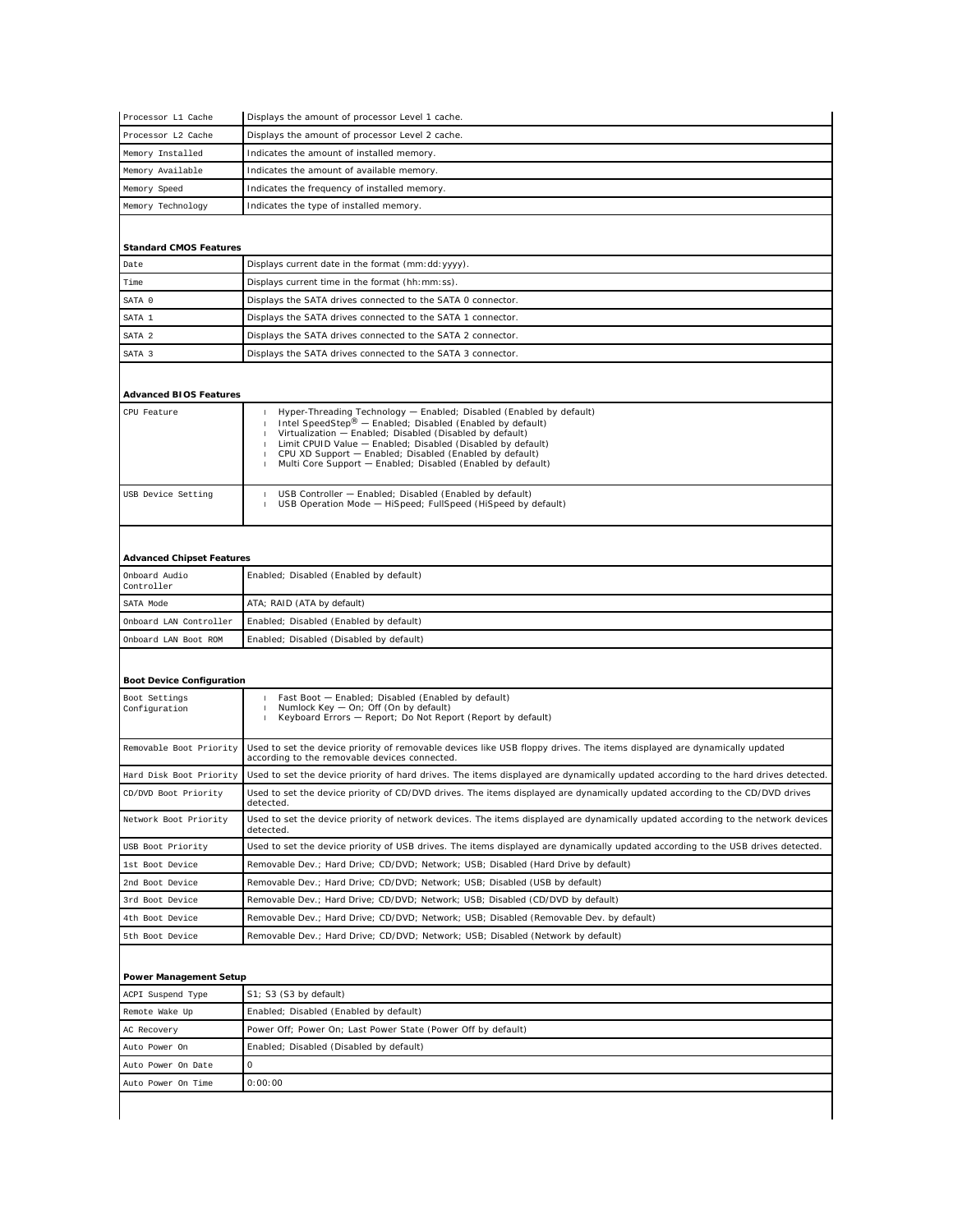| <b>BIOS Security Features</b>                                                            |                                                                     |  |
|------------------------------------------------------------------------------------------|---------------------------------------------------------------------|--|
|                                                                                          | Set Supervisor Password Press Enter to set the supervisor password. |  |
| No Access; View Only; Limited; Full Access (Full Access by default)<br>User Access Level |                                                                     |  |
| Press Enter to set the user password.<br>Set User Password                               |                                                                     |  |
| Password Check                                                                           | Setup; Always (Setup by default)                                    |  |

#### **Changing Boot Sequence for the Current Boot**

You can use this feature, for example, to tell the computer to boot from the CD drive so that you can run the Dell Diagnostics on the *Drivers and Utilities* media,<br>but you want the computer to boot from the hard drive whe USB device such as a floppy drive, memory key, or CD-RW drive.

- 1. If you are booting to a USB device, connect the USB device to a USB connector.
- 2. Turn on (or restart) your computer.
- 3. When F2 = Setup, F12 = Boot Options appears on the screen, press <F12>.

If you wait too long and the operating system logo appears, continue to wait until you see the Microsoft Windows desktop. Then shut down your computer and try again.

The **Boot Device Menu** appears, listing all available boot devices.

4. Use the up- or down-arrow keys to select the current boot device and press <Enter>.

For example, if you are booting to a USB memory key, highlight **USB Flash Device** and press <Enter>.

**IG NOTE:** To boot to a USB device, the device must be bootable. To make sure your device is bootable, check the device documentation.

#### **Changing Boot Sequence for Future Boots**

- 1. Enter system setup (see **[Entering System Setup](#page-32-2)**).
- 2. Use the arrow keys to highlight the **Boot Device Configuration** menu option and press <Enter> to access the menu.

**NOTE:** Write down your current boot sequence in case you want to restore it.

- 3. Press the up- and down-arrow keys to move through the list of devices.
- 4. Press plus (+) or minus (–) to change the boot priority of device.

# <span id="page-34-0"></span>**Clearing Forgotten Passwords**

WARNING: Before working inside your computer, read the safety information that shipped with your computer. For additional safety best<br>practices information, see the Regulatory Compliance Homepage at www.dell.com/regulatory

- 1. Follow the procedures in [Before You Begin](file:///C:/data/systems/insp560st/en/sm/before.htm#wp1142684).
- 2. Remove the computer cover (see **Removing the Computer Cover**).
- 3. Locate the 3-pin password reset jumper on the system board (see [System Board Components](file:///C:/data/systems/insp560st/en/sm/techov.htm#wp1206583))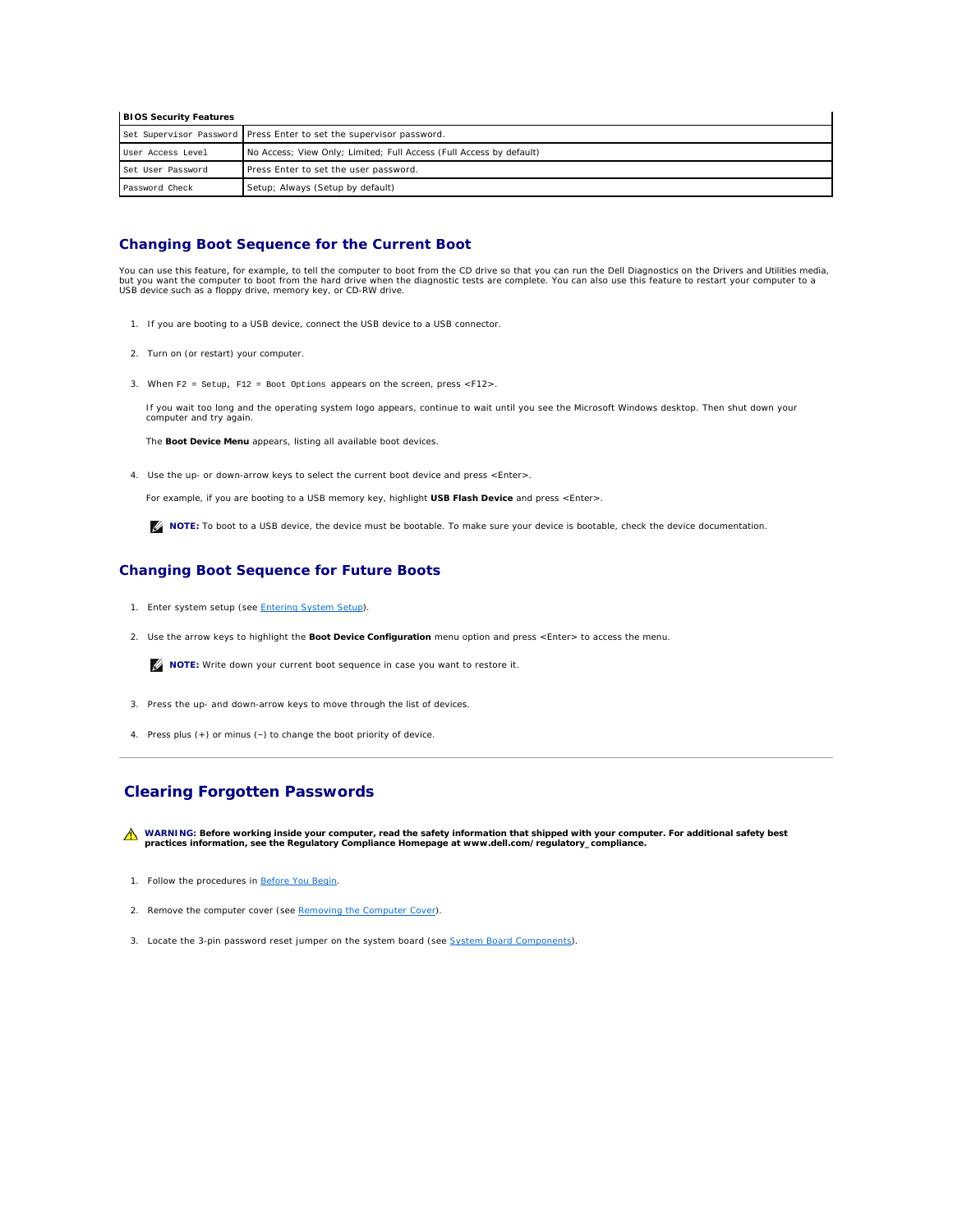

- 4. Remove the 2-pin jumper plug from pins 2 and 3 and fix it on pins 1 and 2.
- 5. Turn on the computer, wait for approximately five seconds, and then turn off the computer. If required, press and hold the power button to turn off the computer.
- 6. Remove the 2-pin jumper plug from pins 1 and 2 and replace it on pins 2 and 3 to enable the password feature.
- 7. Replace the computer cover (see [Replacing the Computer Cover](file:///C:/data/systems/insp560st/en/sm/cover.htm#wp1189467)).
- 8. Connect your computer and devices to electrical outlets, and turn them on.

# <span id="page-35-0"></span>**Clearing CMOS Settings**

1. Follow the procedures in [Before You Begin](file:///C:/data/systems/insp560st/en/sm/before.htm#wp1142684).

**NOTE:** The computer must be disconnected from the electrical outlet to clear the CMOS setting.

- 2. Remove the computer cover (see [Removing the Computer Cover\)](file:///C:/data/systems/insp560st/en/sm/cover.htm#wp1189404).
- 3. Reset the current CMOS settings:
	- a. Locate the 3-pin CMOS reset jumper on the system board (see [System Board Components\)](file:///C:/data/systems/insp560st/en/sm/techov.htm#wp1206583).
	- b. Remove the jumper plug from the CMOS reset jumper pins 2 and 3.
	- c. Place the jumper plug on the CMOS reset jumper pins 1 and 2 and wait for approximately five seconds.
	- d. Remove the jumper plug and replace it on the CMOS reset jumper pins 2 and 3.



- 4. Replace the computer cover (see [Replacing the Computer Cover](file:///C:/data/systems/insp560st/en/sm/cover.htm#wp1189467)).
- 5. Connect your computer and devices to electrical outlets, and turn them on.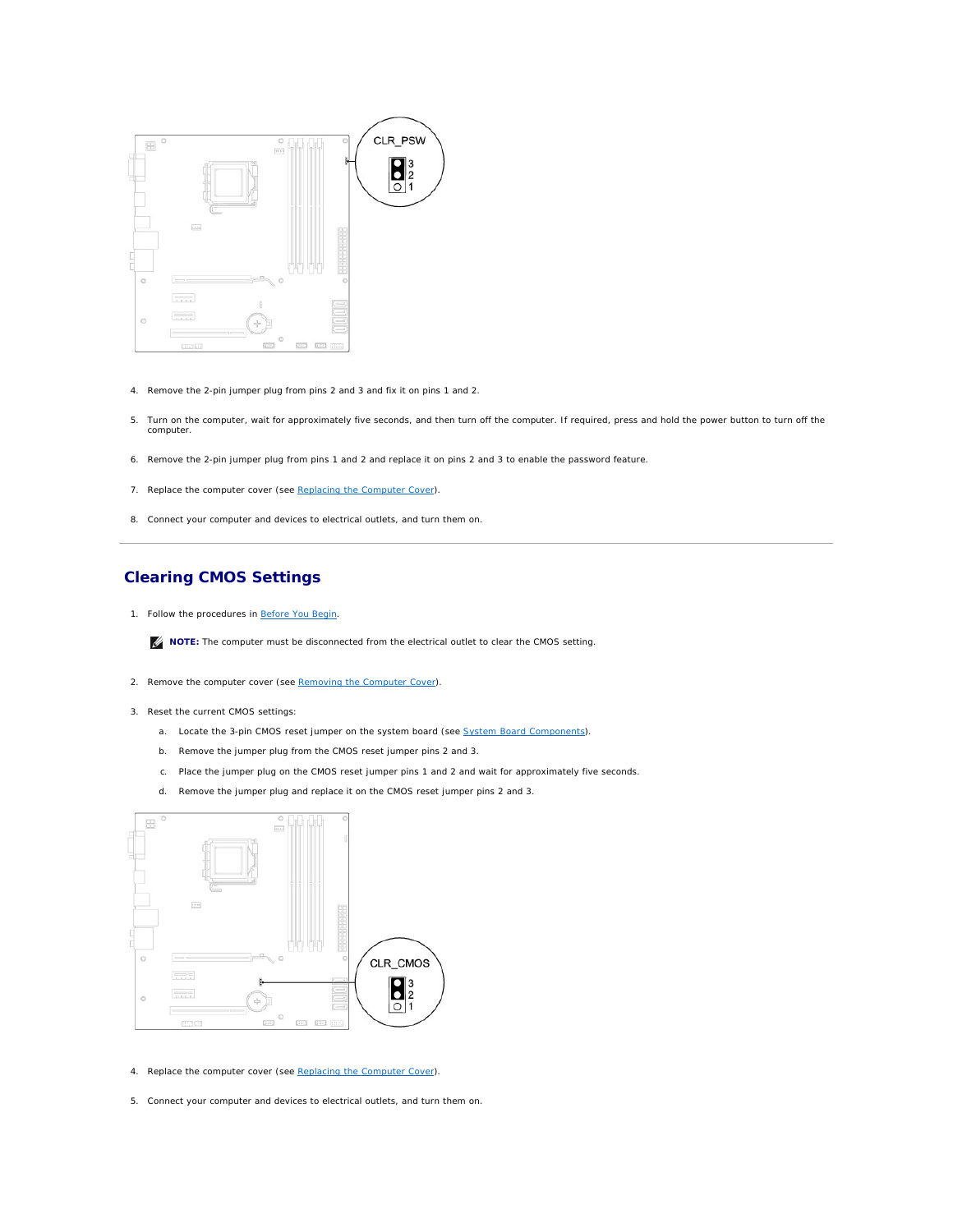## <span id="page-36-2"></span><span id="page-36-0"></span>**Flashing the BIOS**

The BIOS may require flashing when an update is available or when replacing the system board. To flash the BIOS:

- 1. Turn on the computer.
- 2. Visit **support.dell.com**.
- 3. Click **Drivers & Downloads**.
- 4. Locate the BIOS update file for your computer:

**NOTE:** The Service Tag for your computer is located on top of the chassis towards the back.

- If you have your computer's Service Tag:
	- a. Click **Enter a Service Tag**.
	- b. Enter your computer's Service Tag in the **Enter a service tag:** field, click **Go**, and proceed to [step 5.](#page-36-1)
- If you do not have your computer's Service Tag:
	- a. Click **Select Your Product Model** in the **Select Your Entry Method** list.
	- b. Select the type of product in the **Select Your Product Family** list.
	- c. Select the product brand in the **Select Your Product Line** list.
	- d. Select the product model number in the **Select Your Product Model** list.

**IF NOTE:** If you have selected a different model and want to start over again, click **Start Over** on the top right of the menu.

- e. Click **Confirm**.
- <span id="page-36-1"></span>5. A list of results appear on the screen. Click **BIOS**.
- 6. Click **Download Now** to download the latest BIOS file.

The **File Download** window appears.

- 7. Click **Save** to save the file on your desktop. The file downloads to your desktop.
- 8. Click **Close** if the **Download Complete** window appears.

The file icon appears on your desktop and is titled the same as the downloaded BIOS update file.

9. Double-click the file icon on the desktop and follow the procedures that appear on the screen.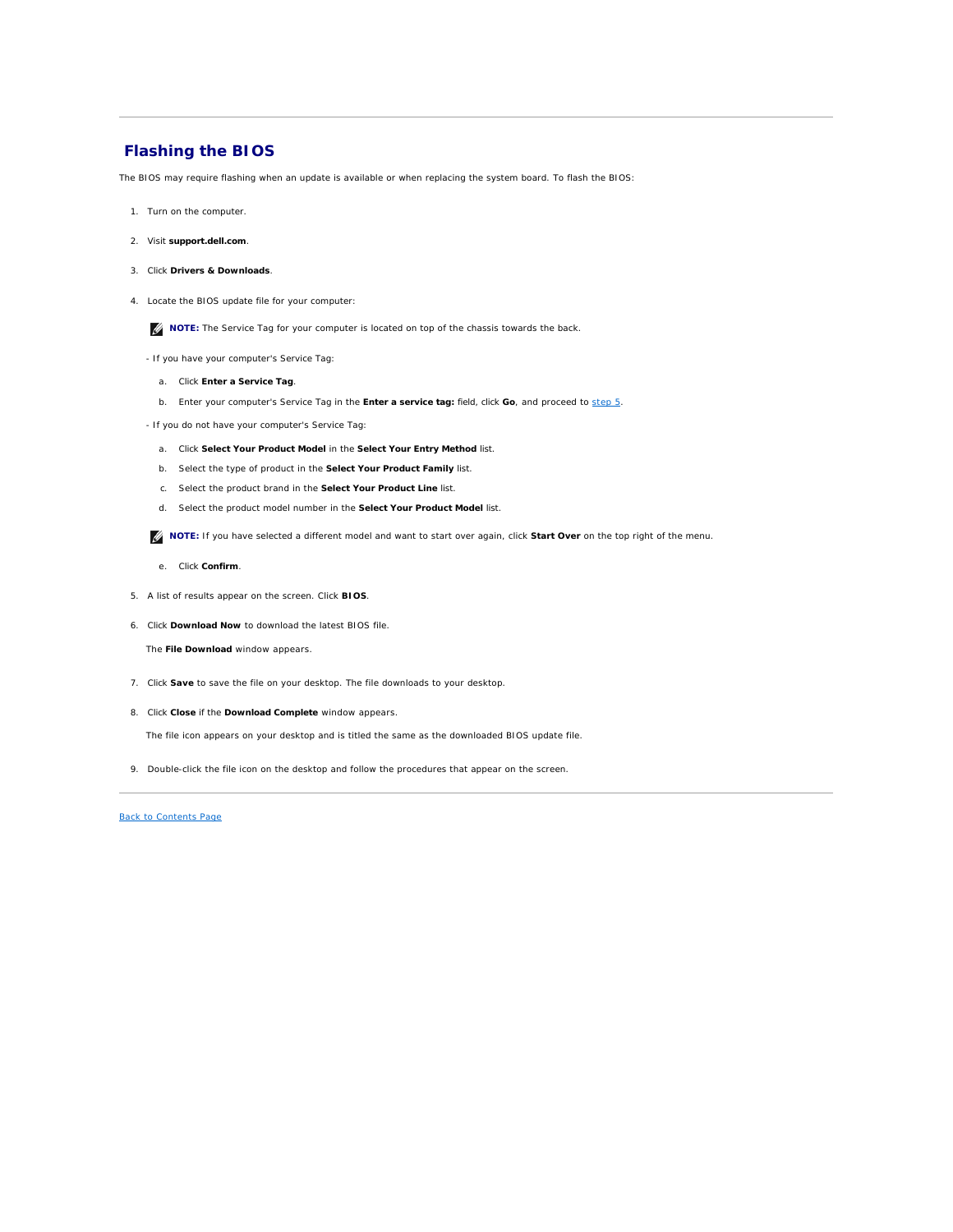#### <span id="page-37-0"></span> **System Board Dell™ Inspiron™ 560s Service Manual**

- Removing the System Board
- Replacing the System Board

WARNING: Before working inside your computer, read the safety information that shipped with your computer. For additional safety best<br>practices information, see the Regulatory Compliance Homepage at www.dell.com/regulatory

**WARNING: To guard against electrical shock, always unplug your computer from the electrical outlet before removing the cover.** 

WARNING: Do not operate your equipment with any cover(s) (including computer covers, bezels, filler brackets, front-panel inserts, etc.) **removed.** 

**CAUTION: Only a certified service technician should perform repairs on your computer. Damage due to servicing that is not authorized by Dell™ is not covered by your warranty.**

# <span id="page-37-1"></span>**Removing the System Board**

- 1. Follow the procedures in [Before You Begin](file:///C:/data/systems/insp560st/en/sm/before.htm#wp1142684).
- 2. Remove the computer cover (see [Removing the Computer Cover\)](file:///C:/data/systems/insp560st/en/sm/cover.htm#wp1189404).
- 3. Remove the support bracket (see [Removing the Support Bracket](file:///C:/data/systems/insp560st/en/sm/bracket.htm#wp1189054)).
- 4. Remove any PCI and PCI Express cards on the system board (see [Removing PCI and PCI Express Cards\)](file:///C:/data/systems/insp560st/en/sm/cards.htm#wp1209355).
- 5. Remove the optical drive (see [Removing the Optical Drive](file:///C:/data/systems/insp560st/en/sm/drives.htm#wp1202611)).
- 6. Remove the processor fan and heat sink assembly (see [Removing the Processor Fan and Heat Sink Assembly](file:///C:/data/systems/insp560st/en/sm/fan.htm#wp1180146)).
- 7. Remove the processor (see [Removing the Processor](file:///C:/data/systems/insp560st/en/sm/cpu.htm#wp1182904)).
- 8. Remove the memory modules (see <u>Removing the Memory Module(s</u>)) and document which memory module is removed from each memory-module<br>connector so that the memory modules can be installed in the same location after the bo
- 9. Disconnect all cables from the system board. Note the routing of all cables as you remove them so that you can re-route them correctly after installing the new system board.
- 10. Remove the eight screws that secure the system board to the chassis.
- 11. Lift the system board up and out of the chassis.



## 1 screws (8) 2 system board

# <span id="page-37-2"></span>**Replacing the System Board**

**NOTE:** Compare the system board that you removed with the replacement system board to ensure that they are identical.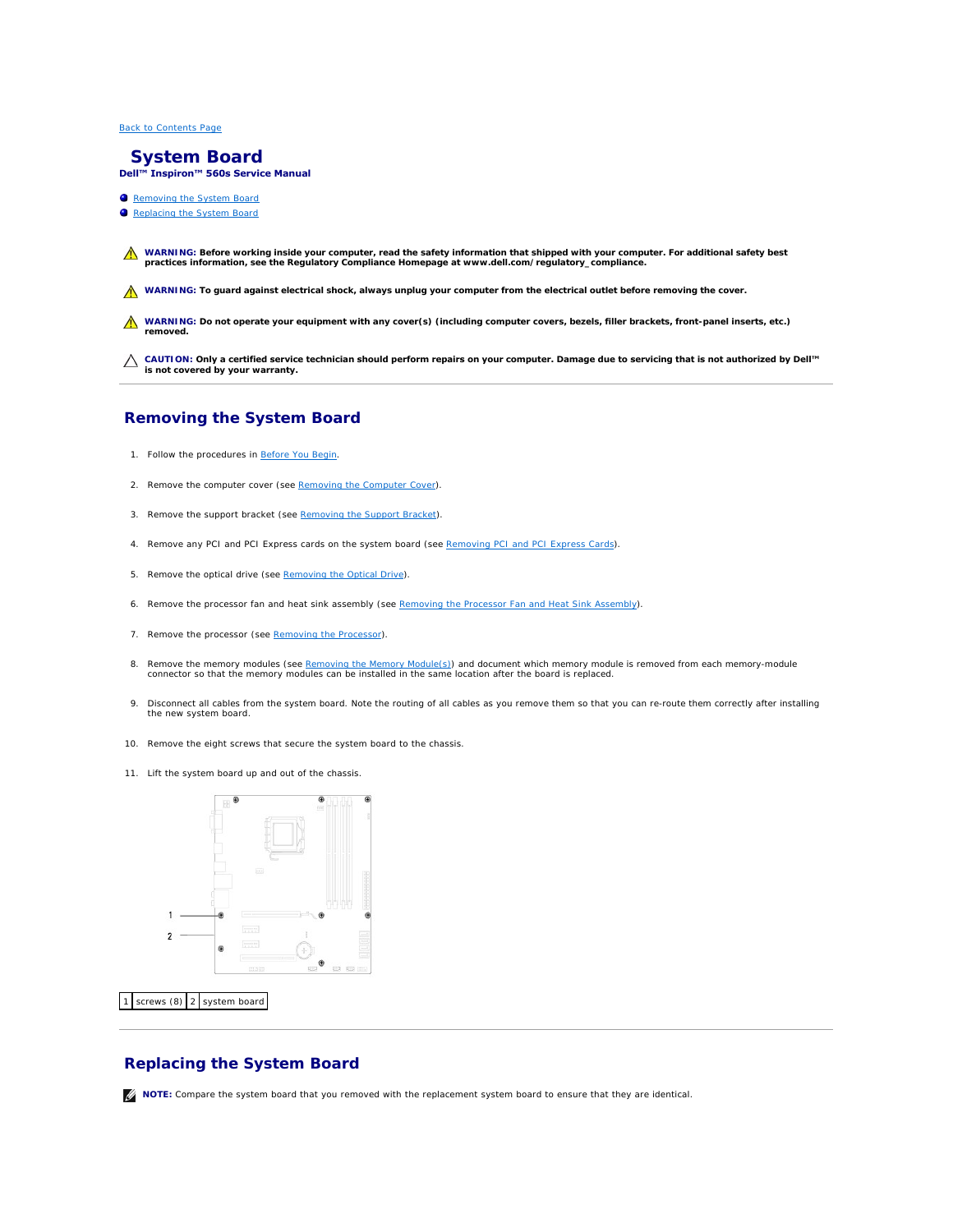#### 1. Follow the procedures in [Before You Begin](file:///C:/data/systems/insp560st/en/sm/before.htm#wp1142684).

#### **CAUTION: Ensure that the port retention springs are not damaged while replacing the sytem board.**

2. Gently align the system board into the chassis and slide it towards the back of the computer.



#### 1 back of the computer 2 port retention spring

- 3. Replace the eight screws that secure the system board to the chassis.
- 4. Route and connect the cables that you disconnected from the system board.

#### **CAUTION: Ensure that the processor fan and heat sink assembly is correctly seated and secure.**

- 5. Replace the processor (see [Replacing the Processor](file:///C:/data/systems/insp560st/en/sm/cpu.htm#wp1183018)).
- 6. Replace the processor fan and heat sink assembly (see [Replacing the Processor Fan and Heat Sink Assembly](file:///C:/data/systems/insp560st/en/sm/fan.htm#wp1193789)).
- 7. Replace the optical drive (see [Replacing the Optical Drive](file:///C:/data/systems/insp560st/en/sm/drives.htm#wp1187801)).
- 8. Replace the memory modules (see [Replacing the Memory Module\(s\)](file:///C:/data/systems/insp560st/en/sm/memory.htm#wp1181618)).
- 9. Replace any PCI and PCI Express cards on the system board (see [Replacing PCI and PCI Express Cards\)](file:///C:/data/systems/insp560st/en/sm/cards.htm#wp1180416).
- 10. Replace the support bracket (see [Replacing the Support Bracket](file:///C:/data/systems/insp560st/en/sm/bracket.htm#wp1181287)).
- 11. Replace the computer cover (see [Replacing the Computer Cover](file:///C:/data/systems/insp560st/en/sm/cover.htm#wp1189467)).
- 12. Connect your computer and devices to electrical outlets, and turn them on.
- 13. Flash the system BIOS, as needed (see [Flashing the BIOS\)](file:///C:/data/systems/insp560st/en/sm/setup.htm#wp1167335).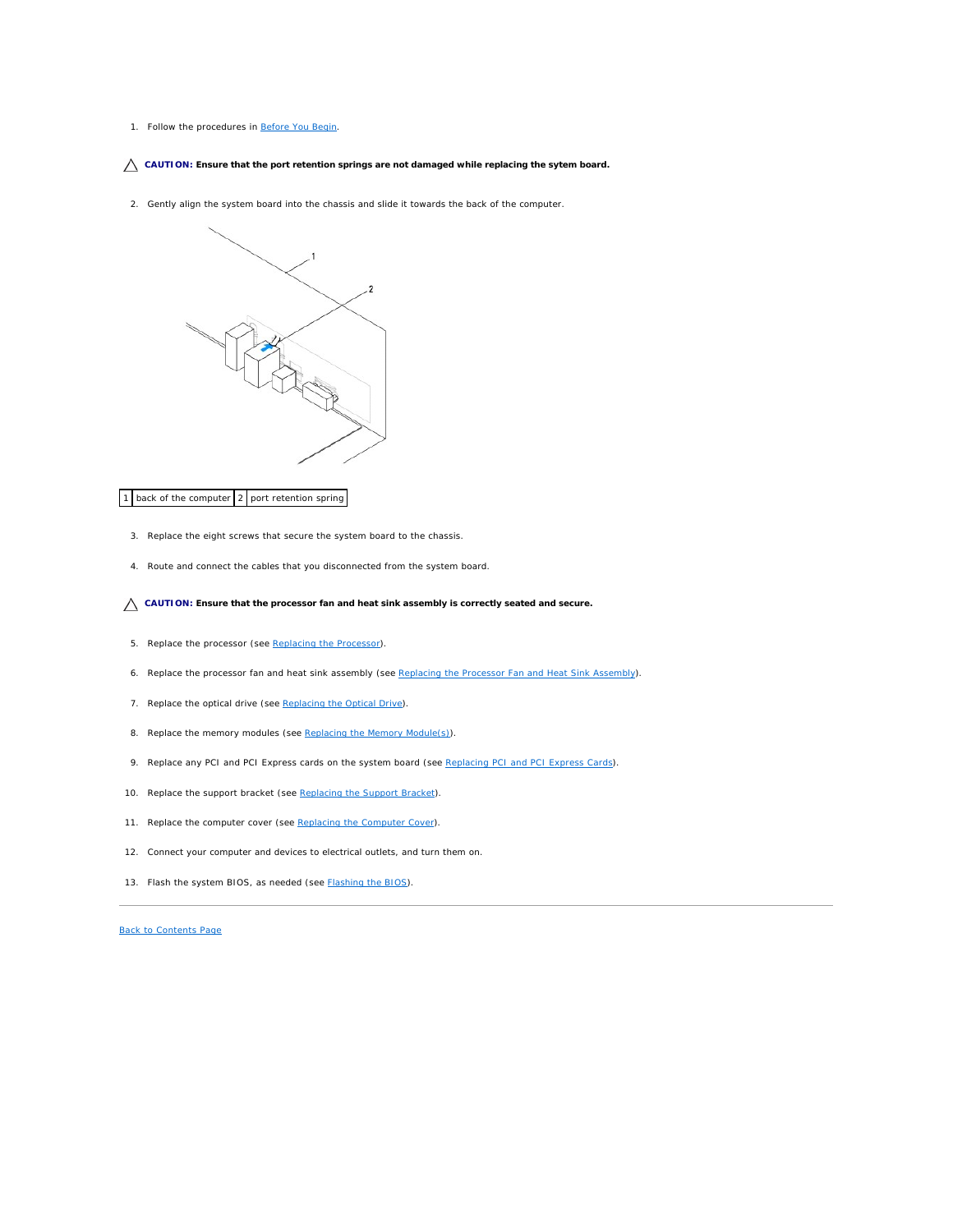#### <span id="page-39-0"></span> **Technical Overview Dell™ Inspiron™ 560s Service Manual**

- **Inside View of Your Computer**
- **System Board Components**

WARNING: Before working inside your computer, read the safety information that shipped with your computer. For additional safety best<br>practices information, see the Regulatory Compliance Homepage at www.dell.com/regulatory

# <span id="page-39-1"></span>**Inside View of Your Computer**



| power supply                 | support bracket    |
|------------------------------|--------------------|
| system board                 | optical drive      |
| Media Card Reader (optional) | primary hard-drive |

# <span id="page-39-2"></span>**System Board Components**



|    | 12 V power connector (ATX12V1)       | processor socket                   |
|----|--------------------------------------|------------------------------------|
| 13 | processor fan connector<br>(FAN CPU) | memory-module connector<br>(DIMM1) |
| 5  | memory-module connector (DIMM2) 6    | memory-module connector<br>(DIMM3) |
|    |                                      |                                    |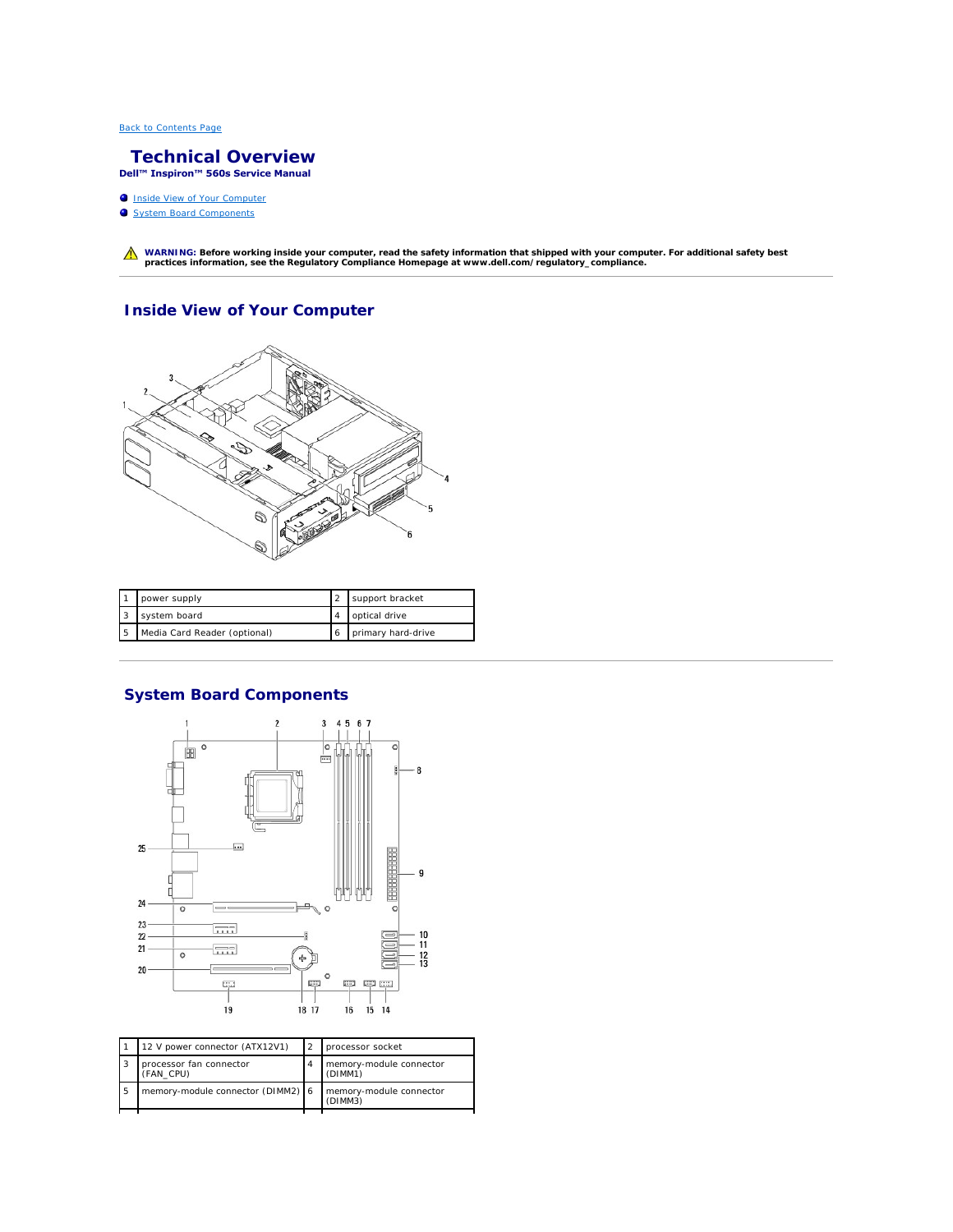| $\overline{7}$  | memory-module connector (DIMM4) 8         |                 | password reset jumper<br>(CLR PSW)       |
|-----------------|-------------------------------------------|-----------------|------------------------------------------|
| 9               | main power connector<br>(ATX1_POWER1)     | 10 I            | SATA connector (SATA 0)                  |
| 11              | SATA connector (SATA 1)                   | 12 I            | SATA connector (SATA 2)                  |
| 13 <sup>1</sup> | SATA connector (SATA 3)                   |                 | 14 front-panel connector<br>(FRONTPANEL) |
| 15 <sup>1</sup> | front-panel USB connector<br>(F USB1)     | 16 I            | front-panel USB connector<br>(F USB2)    |
| 17 <sup>1</sup> | front-panel USB connector<br>(F USB3)     | 18 I            | battery socket (BATTERY)                 |
| 19 <sup>1</sup> | front-panel audio connector<br>(FP AUDIO) |                 | 20 PCI card slot (PCI 1)                 |
| 21              | PCI-Express x1 card slot<br>(PCIEX1 2)    | 221             | CMOS reset jumper<br>(CLR CMOS)          |
| 23              | PCI-Express x1 card slot<br>(PCIEX1 1)    | 24 <sup>1</sup> | PCI-Express x16 card slot<br>(PCIEX16)   |
| 25              | chassis fan connector (FAN SYS)           |                 |                                          |